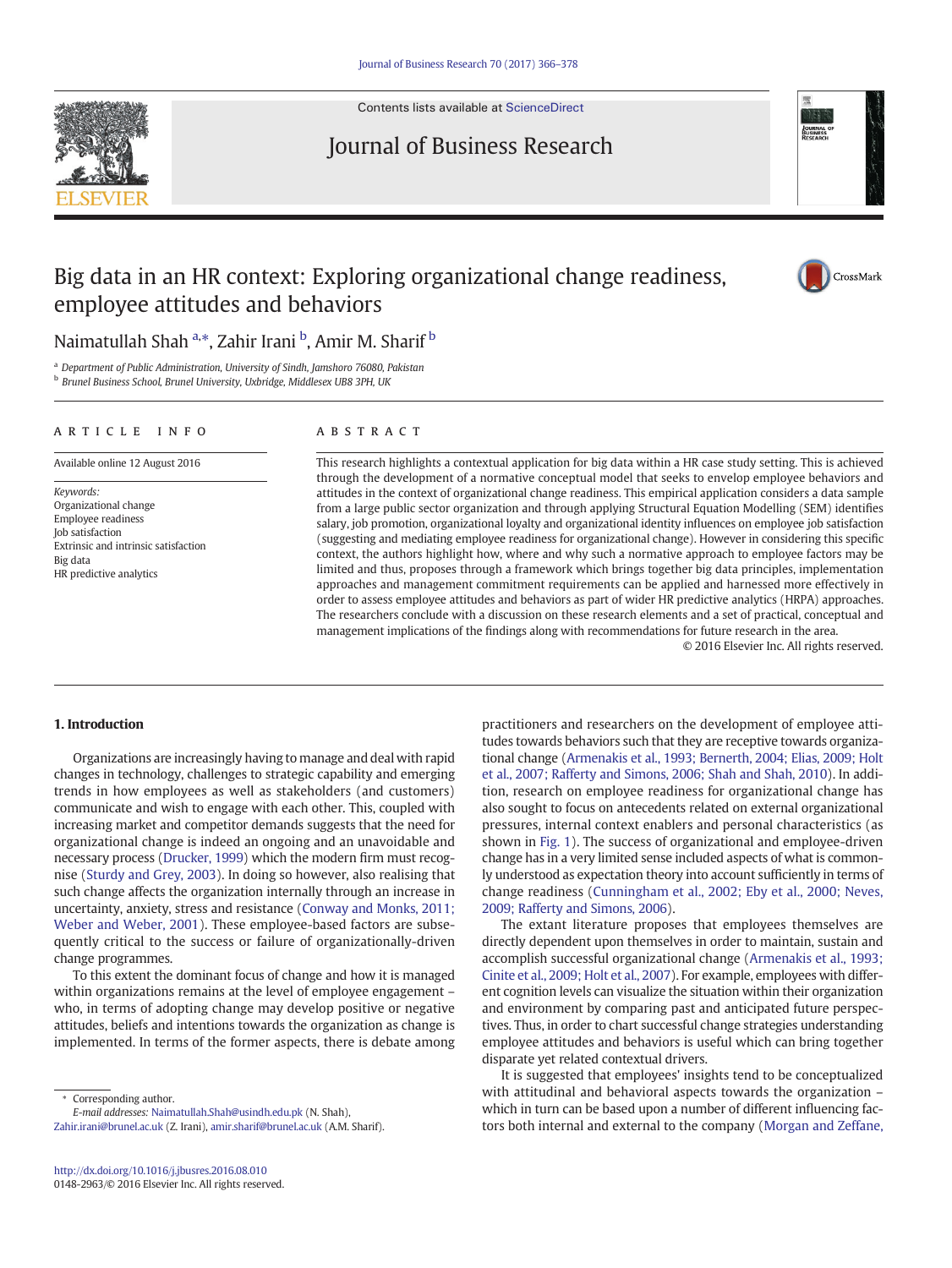<span id="page-1-0"></span>

Fig. 1. Organization change nomenclature.

[2003; Randall et al., 1999](#page-11-0)). As a result, the literature highlights that job satisfaction is a key driver underpinning attitudes and behaviors in the workplace [\(Alegre et al., 2016; Rayton and Yalabik, 2014; Topolosky,](#page-10-0) [2000\)](#page-10-0) where this relates to how employees think, feel and perceive their jobs [\(Oliver, 1990; Randall et al., 1999; Spector, 1997](#page-11-0)). However whilst this shows a dearth of objective factors which relate to organizational change, much of the research in the field of change management does not explicitly examine or relate job satisfaction factors with employee attitudes and behaviors – much less even extend additional indirect company environmental vectors [\(Caldwell and Liu, 2011;](#page-10-0) [Cinite et al., 2009; Cunningham et al., 2002; Holt et al., 2007; Rafferty](#page-10-0) [and Simons, 2006\)](#page-10-0).

In order to bridge this divide and to offer new insights into how incongruent firm- and employee-level factors may further be supported this research applies concepts of big data and related HR Predictive Analytics (HRPA) in support of calls from the literature to support employee motivation and engagement as part of organizational change and readiness programmes [\(Cunningham et al., 2002](#page-10-0); [Heckmann et al.,](#page-11-0) [2015; Mohamed et al., 2013\)](#page-11-0).

Big data has been defined in many ways within the literature to date but briefly defines and determines large, unstructured (and in many cases unrelated) datasets which are complex to analyse and process, but which can add value to a firm's productivity and operations [\(Manyika et al., 2011; Marr, 2015](#page-11-0)). Hence whilst Volume is an inherent property of big data, several other properties are also important for data-driven companies ([McAfee and Brynjolfsson, 2012](#page-11-0)), including, among others: Variety (type and nature of data); Velocity (the speed at which structured and unstructured data is generated through internal and external sources); Variability (consistency of the data); and Veracity (quality of the data). Additionally according to [Chen et al.](#page-10-0) [\(2012: 1182\):](#page-10-0) "In the age of big data … the emphasis in industry has shifted to data analysis and rapid business decision making based on huge volumes of information". As such the analysis of such data is also important, known as Predictive Analytics ([Finlay, 2014](#page-10-0)) wherein the extraction of relevant and useful information allows the forecasting of trends and other patterns, through statistical, machine learning and other computationally intensive techniques.

The advent of big data and the access to a growing volume of data means that companies now have access to a potentially large and diverse set of information that can be inter-related together to derive new insights for operational as well as strategic means [\(Brynjolfsson](#page-10-0) [and Saunders, 2009; Laney et al., 2013](#page-10-0)). In this sense the authors believe that as part of organizational change processes, using principles and concepts of big data may give a new depth and insight to exploring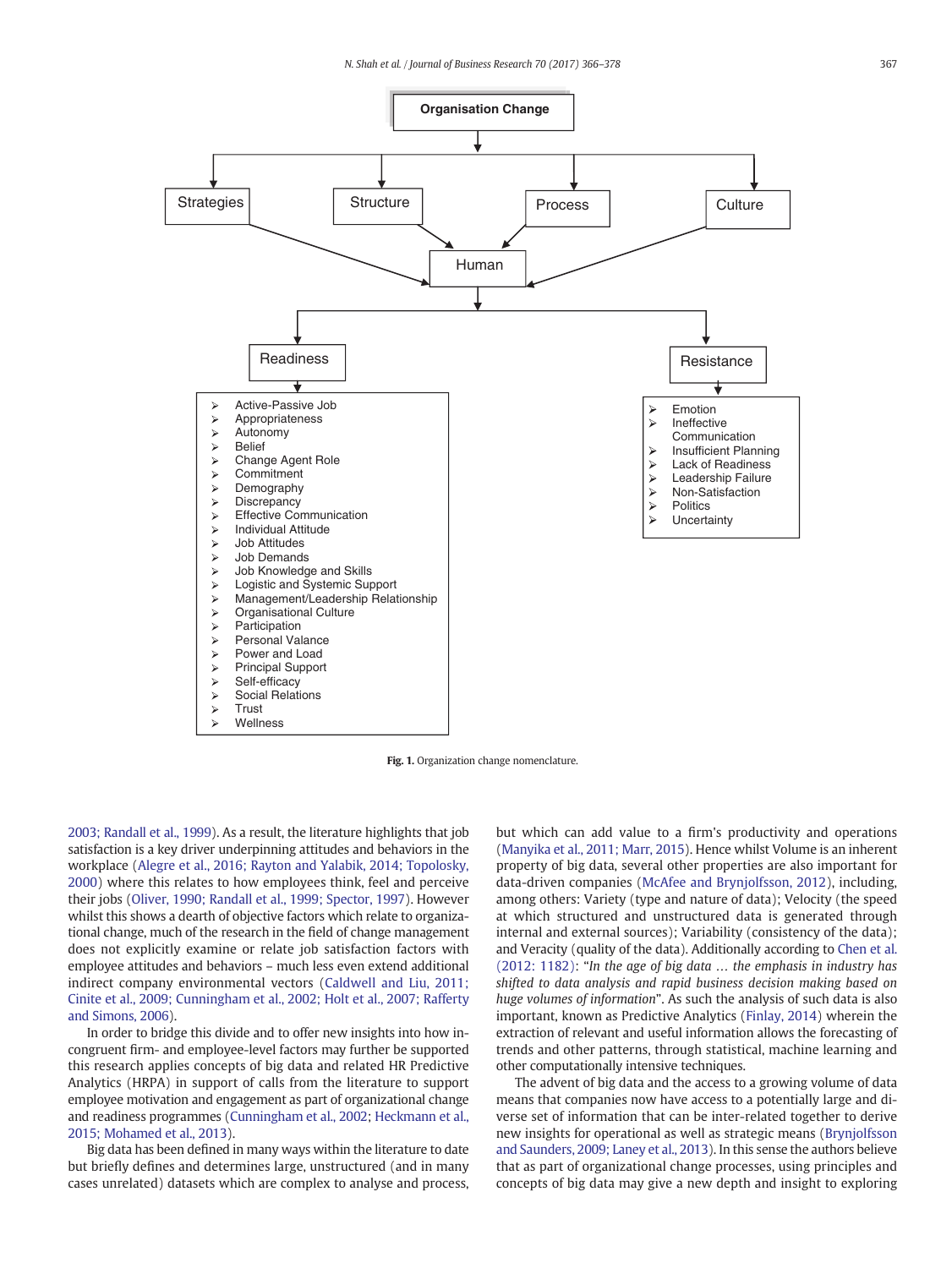employee attitudes and behaviors in support of organizational change efforts as identified by [Eby et al. \(2000\),](#page-10-0) [Elias \(2009\).](#page-10-0) This is also given that the nature of work change has is also related to changes in employees themselves ([Williams, 2001\)](#page-12-0).

The authors therefore posit that the expectations of individuals in their employment situation – which can draw upon a wide variety of organizational data within and without of the firm and exhibits a voluminous amount of data - can support the development of attitudes and behaviors underpinning organizational change. The significance of this study is that although much empirical research on employee readiness for organizational change has been conducted [\(Cinite et al.,](#page-10-0) [2009; Eby et al., 2000; Holt et al., 2007; Madsen et al., 2005; Rafferty](#page-10-0) [et al., 2013\)](#page-10-0), empirical examinations of employee attitudes and behaviors towards organizational change through job satisfaction have been limited.

In meeting the above aims, the authors firstly contrast the influence of behavioral (extrinsic) and attitudinal (intrinsic) factors on employee reactions to change, noting that despite the prevalence of readiness change factors, researchers have not systematically tested the combined influence of both behavioral (extrinsic) and attitudinal (intrinsic) factors during organizational change ([Armenakis et al., 1993; Chang,](#page-10-0) [1999; Elias, 2009\)](#page-10-0). Following this, the authors demonstrate how employees' mental templates affect their choice to engage in organization goals, wherein the theoretical importance of the context of readiness to change is discussed ([Armenakis et al., 1993; Bernerth, 2004;](#page-10-0) [Desplaces, 2005; Smith, 2005; Choi and Ruona, 2011\)](#page-10-0) and a rationale for developing an empirical investigation approach is provided with resulting findings from a public sector case organization where organizational change was in effect. This further supports the literature and topical debate in the field which asserts that attitudes and behaviors can be developed by a choice of employees, rather than a forced adaptation, as attitudes are generally reflected through salary, job promotion, organizational loyalty and organizational identification factors.

However noting that employees exist within a wider ecosystem beyond the confines of the organization, the authors subsequently suggest that an understanding of employees' overall mental templates may affect organizational change. Hence reframing the empirical findings in terms of a wider big data and predictive analytics context, may offer additional and novel insights to how employee readiness can be supported. Thus offering a contribution to the application of big data to social science and business problems where organizational culture, employee behaviors and employee intentions play a leading role. The authors subsequently believe this practical research knowledge can be useful in developing future organizational policies and procedures for change management where employee satisfaction, behaviors and attitudes can be augmented with non-organizational data and factors (i.e. supported through the lens of big data).

#### 1.1. Conceptual development and hypotheses

Change is inevitable due to both anticipated and unforeseen pressures that can push organizations to take remedial action in the form of alteration, modification or variation in its structures, policies, strategies, approaches or culture. It is increasingly effect feature of organizational life ([Conway and Monks, 2008; Raineri, 2011\)](#page-10-0) that may be planned or unplanned but is associated with conversion or movement from one point to another [\(Barnett and Carroll, 1995\)](#page-10-0). However, the impact of this may be on the organization, the employees or the business. In the literature, researchers tend to argue that organizations merely announce changes but implement through their employees, and its success will depend upon if and whether individuals alter their working practices in appropriate ways [\(Chang, 1999; Elias, 2009; Porras and](#page-10-0) [Roberstson, 1992; Raineri, 2011\)](#page-10-0). Specifically, many research projects fail because of an underestimation of the central role of individuals in the change process.

Extracting knowledge of individuals from big data and analysis in different related organizational factors may help to understand their attitudes and behaviors. A wide variety of literature focuses on both macro and micro level perspectives of change. [Armenakis and](#page-10-0) [Bedeian \(1999\)](#page-10-0) focuses on change content, context, process and criteria issues relating to a macro-level system orientation. However, due to sensitivity towards change failure or an inability to achieve the intended change aims, a number of researchers like [Choi and Ruona](#page-10-0) [\(2011\)](#page-10-0) and [Greenhalgh et al. \(2004\)](#page-11-0) focus on micro-level perspectives of change. The dominant focus is to understanding the individual's behavior as [Porras and Robertson \(1992; p.724\)](#page-11-0) state: "change in the individual organizational member's behavior is at the core of organizational change".

In fact, the success of change in organizations depends on their employees principally because organizations only announce change but implementation is carried out by their employees and will continue over a long period. Regardless of the necessity and inevitability of change, researchers like [Tetenbaum \(1998\)](#page-11-0) and [Cunningham et al.](#page-10-0) [\(2002\)](#page-10-0) emphasise that organizations must consider employee readiness factors for implementation of successful change. The readiness concept is defined as a belief, intention, and attitude regarding the extent to which change is needed ([Armenakis et al., 1993; Rafferty and](#page-10-0) [Simons, 2006; Susanto, 2008\)](#page-10-0). This concept connects with the employees either to be supportive or resistant which shows the individual's behavioral aspects of change. In the literature, many researchers empirically support the individual's role in their respective organizations. For example, [Hanpachern, Morgan, and Griego \(1998\)](#page-11-0) find a supportive relationship of employee openness with job knowledge and skills, social relationships in the workplace, organizational culture, management leadership relationships and demographic variables. [Cunningham et al. \(2002\)](#page-10-0) extend our understanding that workers who have an active approach to solving job problems with higher job change self-efficacy are more ready for change. Active jobs that place higher demands and offer greater decision-making latitude also tend to show more readiness for organizational change. Similarly, others like [Holt et al. \(2007\)](#page-11-0) and [Miller et al. \(2006\)](#page-11-0) conclude that management and leadership relationships, job knowledge and skills, job demands, employee beliefs of self-efficacy, appropriateness, management support, and personal valence have a significant influence on employee readiness for change.

The researchers revealed huge literature and expose many factors reflecting human attitudes, intentions and beliefs (see [Table 1](#page-3-0)) because of their different individual life experiences, motivational levels, sociodemographic characteristics, knowledge, attitudes, support systems, values, and behavioral patterns ([Ilgen and Pulakos, 1999\)](#page-11-0). However, development of database system of employees through advanced information technologies may help to understand their attitudes and behaviors during organizational change. Big data analysis may pose significant impact over the change process. Before starting change process, an immense amount of employees' information can be gathered through the use of web and visualized through different techniques.

This study focuses on sets of expectation that can affect employee job satisfaction during change situations because "individuals bring prior orientations and experiences to their jobs that may affect their expectations of or predisposition to their work" [\(Metle, 2001; p-324](#page-11-0)). Moreover, job satisfaction is a key player in the study of human behavior at work and is treated as a critical challenge for management because of its effect on employee turnover and absenteeism ([Abbas et al., 2014;](#page-10-0) [Hartmann et al., 2014; Khowaja et al., 2005; Miller, Rutherford, and](#page-10-0) [Kolodinsky's, 2008\)](#page-10-0), procedural justice and on job training [\(Halepota](#page-11-0) [and Shah, 2011; Shah, 2011](#page-11-0)) and intention to stay, organizational commitment and trust ([Schreurs et al., 2015; Sourdif, 2004; Top et al., 2015\)](#page-11-0). Researchers reveal that employee job satisfaction relates to how individuals think and feel about their jobs ([Alegre et al., 2016; Oliver,](#page-10-0) [1990; Randall et al., 1999; Spector, 1997\)](#page-10-0) because it can impact on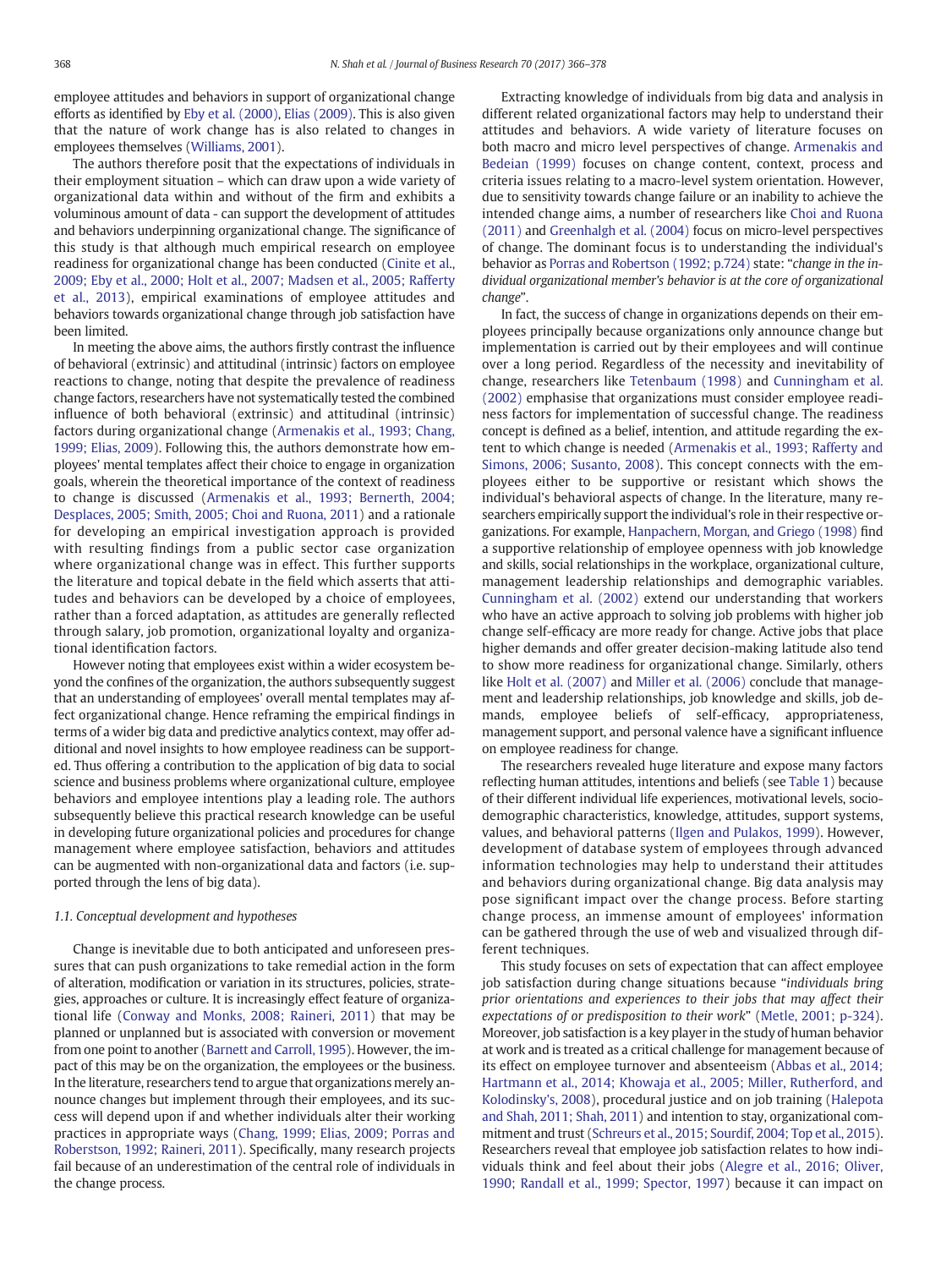#### <span id="page-3-0"></span>Table 1

Classification of employee readiness factors.

| Category              | Factor(s)                           | Reference(s)                                                                                        |
|-----------------------|-------------------------------------|-----------------------------------------------------------------------------------------------------|
| 1. Workplace factors  | Active and passive job              | Cunningham et al. (2002), Miller et al. (2006)                                                      |
|                       | Appropriateness                     | Armenakis and Harris (2002), Holt et al. (2007), Weber and Weber (2001)                             |
|                       | Change efficacy                     | Armenakis and Harris (2002), Holt et al. (2007), Lehman et al. (2002)                               |
|                       | Communication                       | Armenakis and Fredenberger (1997), Holt et al. (2007), Wanberg and Banas (2000)                     |
|                       | Decision latitude                   | Cunningham et al. (2002)                                                                            |
|                       | Discrepancy                         | Armenakis and Harris (2002), Armenakis et al. (1993)                                                |
|                       | Flexible policies and procedures    | Eby et al. (2000), Rafferty and Simons (2006)                                                       |
|                       | Job demands                         | Cunningham et al. (2002), Hanpachern et al. (1998), Miller et al. (2006)                            |
|                       | Job knowledge and skills            | Cunningham et al. (2002), Hanpachern et al. (1998), Miller et al. (2006)                            |
|                       | Logistic and system support         | Eby et al. (2000), Chung, Du, and Choi (2013), Rafferty and Simons (2006)                           |
|                       | Management and leadership           | Hanpachern et al. (1998), Miller et al. (2006)                                                      |
|                       | relationships                       |                                                                                                     |
|                       | Organizational commitment           | Drzensky et al., (2012), Elias (2009), Fuchs and Edwards (2012), Madsen et al. (2005)               |
|                       | Organizational culture              | Hanpachern et al. (1998), Lehman et al. (2002), McNabb and Sepic (1995)                             |
|                       | Perceived organizational support    | Eby et al. (2000), Holt et al. (2007), Rafferty and Simons (2006)                                   |
|                       | Personal valence                    | Armenakis and Harris (2002), Holt et al. (2007)                                                     |
|                       | Social relations in the workplace   | Hanpachern et al. (1998), Madsen et al. (2005)                                                      |
|                       | Social support                      | Cunningham et al. (2002), Madsen (2003), Wanberg and Banas (2000)                                   |
|                       | Wellness                            | Shah (2011), Fuchs and Edwards (2012)                                                               |
|                       | <b>Justice</b>                      | Fuchs and Edwards (2012)                                                                            |
| 2. Individual factors | Adaptability                        | Lehman et al. (2002)                                                                                |
| Autonomy              |                                     | Weber and Weber (2001)                                                                              |
|                       | <b>Beliefs</b>                      | Peach et al. (2005)                                                                                 |
|                       | Demography                          | Hanpachern et al. (1998), Holt et al. (2007), Madsen et al. (2005), Wanberg and Banas (2000), Weber |
|                       |                                     | and Weber $(2001)$                                                                                  |
|                       | Depression                          | Cunningham et al. (2002)                                                                            |
|                       | Emotional exhaustion                |                                                                                                     |
|                       | General attitude                    | Holt et al. (2007)                                                                                  |
|                       | Job related attitude                | Katsaros and Tsirikas, and Bani (2014)                                                              |
|                       | Intention to quit                   | Wanberg and Banas (2000)                                                                            |
|                       | Self-efficacy                       | Armenakis and Bedeian (1999), Cunningham et al. (2002), Eby et al. (2000), Lehman et al. (2002),    |
|                       |                                     | Rafferty and Simons (2006), Wanberg and Banas (2000)                                                |
|                       | Job satisfaction                    | Abbas et al. (2014), Rayton and Yalabik (2014), Wanberg and Banas (2000)                            |
|                       | Participation                       | Armenakis and Fredenberger (1997), Cunningham et al. (2002), Eby et al. (2000), Rafferty and Simons |
|                       |                                     | (2006), Wanberg and Banas (2000), Weber and Weber (2001)                                            |
|                       | Personal resilience                 | Holt et al. (2007)                                                                                  |
|                       | Rebelliousness                      | Eby et al. (2000)                                                                                   |
|                       | Skills variety                      | Weber and Weber (2001)                                                                              |
|                       | Supervisory support                 | Eby et al. (2000)                                                                                   |
|                       | Team work                           | Eby et al. (2000), Rafferty and Simons (2006), Weber and Weber (2001)                               |
|                       | Trust (in peers; management; senior |                                                                                                     |
|                       | leaders)                            |                                                                                                     |
|                       | Turnover                            | Wanberg and Banas (2000)                                                                            |
|                       | Work irritation                     |                                                                                                     |
|                       | Affective commitment                | Elias (2009)                                                                                        |
|                       | Personality                         | Caldwell and Liu (2011)                                                                             |
|                       | Training                            | Halepota and Shah (2011)                                                                            |
|                       |                                     |                                                                                                     |

quality of life and overall happiness [\(Frey and Stutzer, 2010\)](#page-10-0). From this concept, the authors of this paper assume that during organizational change, if employees have positive attitudes and feelings about his or her job, he or she can accept organizational change. Thus, the authors follow the argument made by [Oliver \(1990\)](#page-11-0), [Mullins \(1999\)](#page-11-0) and [Randall et al. \(1999\)](#page-11-0) that employee job satisfaction can develop positive attitudes and behaviors towards the organization or work. Employees' behavioral approach is related to employee sense of attachment to the organization's actions [\(Oliver, 1990\)](#page-11-0) with reference to salary/wages, rewards, tenure, promotion or any other financial benefits. However, the attitudinal approach seeks to identify the nature and quality of the relationship between an employee and an organization [\(Oliver, 1990](#page-11-0)). To a large extent, earlier approaches provide substantial support to understanding the individual's attachment in terms of beliefs, willingness, and desire to maintain membership of an organization during the change process. Hence, most important thing an organization can do with big data is to employ it in developing individuals' attitudes and behaviors.

Keeping the concept of big data analysis in mind the authors develop a conceptual model based on the needs and expectations of people to understand behavior and attitude at work ([Fig. 2](#page-4-0)). The

model develops in such a way that the behavioral aspects (salary and promotion) and attitudinal aspects (organizational loyalty and organizational identification) exert a direct effect on job satisfaction and thus on employee attitudes, intentions and beliefs towards organizational change.

In order to get a supportive response towards organizational change, management need to develop relationships of trust with its employees. However, these relationships can be developed by aligning the mutual interests of organizations and employees on the basis of certain expectations, needs and desires. Researchers try to explore possible predictors related to developing supportive environments that may induce employees to utilize their abilities, efforts and skills to embrace organizational objectives ([Penley and Gould, 1988; Yoon and Thye, 2002](#page-11-0)). Despite a substantial number of ideas in developing positive attitudes and behaviors in the change domain, the central ideas of economic reward and intrinsic satisfaction of the employee does not integrate in employee satisfaction towards change readiness in developing countries. On the whole, employee economic reward (financial) relates with employee behavior and intrinsic satisfaction (psychological) aspects connect with employee attitudes ([Chang, 1999; Mullins, 1999](#page-10-0)). In any organization, employees offer their abilities, skills and energies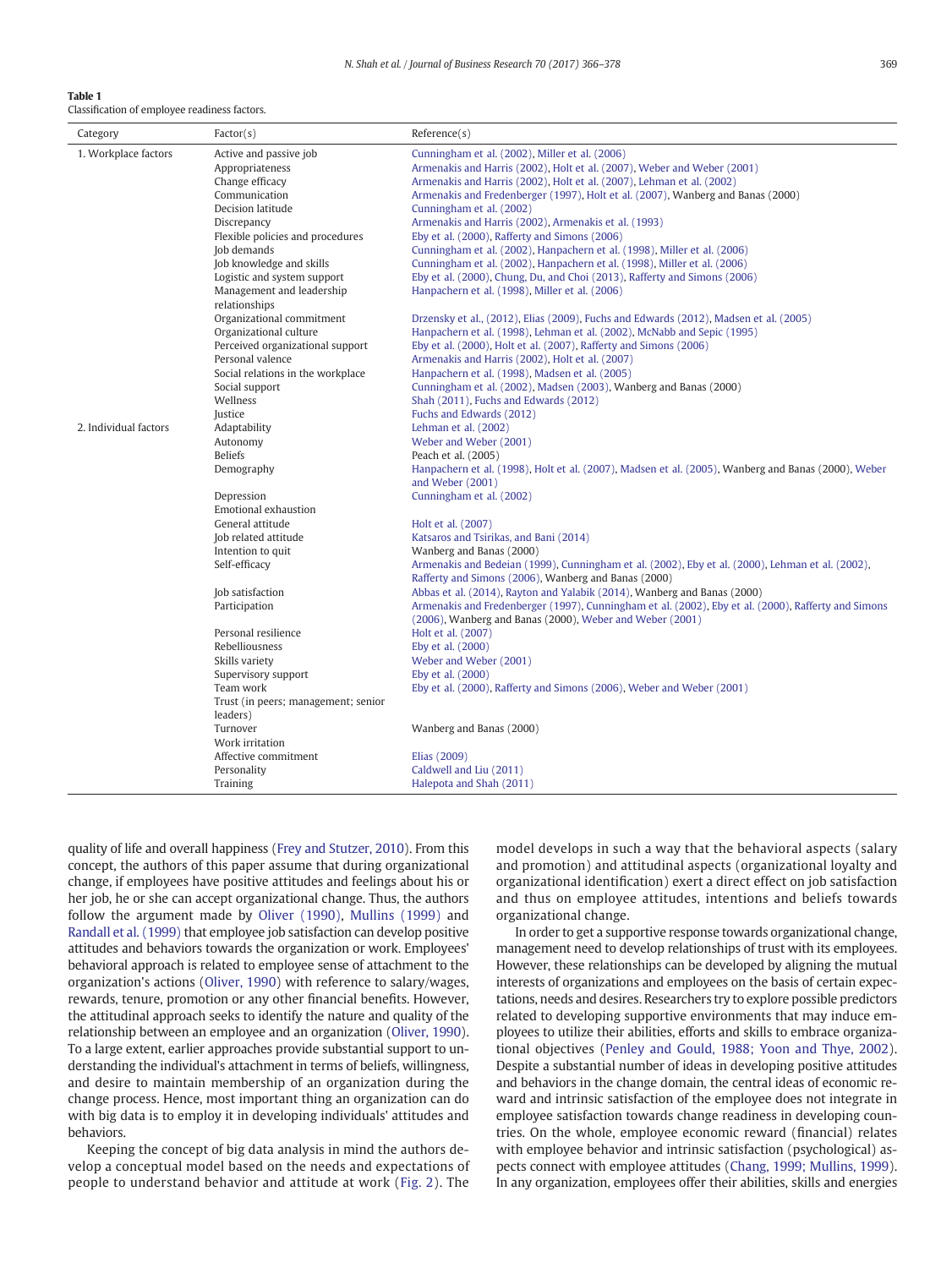<span id="page-4-0"></span>

Fig. 2. Conceptual model.

in exchange for economic reward. From this perspective, employees' behavioral approach towards the organization appears to be one of exchange. This has importance for the managers to locus of big data of individuals driven from the web and reveals their skills and experiences. Researchers note that employee behavior depends upon the means that an organization provides to its employees [\(Blau, 1964; Penley and](#page-10-0) [Gould, 1988](#page-10-0)) and base on that, employees' perceptions may be receptive for the organization change. [Penley and Gould \(1988: 44\)](#page-11-0) posit that an employee exchanges his or her contribution for the inducements provided by an organization. In the literature, higher salary has been used to motivate employees for task performance and staff retention ([Chang, 1999; Mottaz, 1988; Poon, 2004\)](#page-10-0). In view of exchange, an organization may treat its employees favourably and realizes its obligations in a way that benefits the organization. The idea is that if an organization considers increasing employees' salaries in order to implement changes then employees are likely to develop positive behavior towards the organizational change. Our assumption is that the salary context affects employee behavior towards organizational change.

Apart from salary, promotion is also an important organizational issue for employees because they have to manage their professional careers. In the literature, promotion is assumed to be one form of employee selection [\(Garcia-lzquierdo et al., 2012\)](#page-10-0). Moreover, researchers consider promotion as a career outcome that refers to an employee's feelings of accomplishment with his or her career ([Judge et al., 1995;](#page-11-0) [Poon, 2004](#page-11-0)). Thus, it is perceived that the opportunity for promotion is related to psychological attachment to the organization. To this extent, an employee considers promotion to be based on their experience and performance. Development of advanced information technology knowledge can be gained to understand the individual's behaviors and attitudes. Previous research on promotion suggests it is based on job satisfaction ([de Sousa, 2002; Kosteas, 2011](#page-10-0)), but to the best of our knowledge, no one has yet tested the effect of promotion on employee attitudes and behavior towards organizational change. We argue that promotion may be interpreted by the employee as sign of organizational support during the organizational change process.

However, in the current situation where economic, financial and environmental dimensions are more fragile, these factors may have a greater effect on the individual's cognition level. In such fragile situations, the notion of wishing for a higher salary or job promotion may support the accomplishment of the desired employee behaviors. Domain researchers and practitioners advocate economic rewards, such as salary and job promotion, as essential for gauging the relationship between an employee and an organization ([Chang, 1999; Gaertner and](#page-10-0) [Nollen, 1989; Poon, 2004; Shah and Irani, 2012](#page-10-0)). With the support of the literature, the authors suggest that, if an employee develops positive behaviors towards his or her job, he or she may be more willing to accept organizational change. On the basis of this conceptualisation, we propose the following hypotheses.

H1. Salary will serve as an antecedent of employee job satisfaction.

H2. Job satisfaction will mediate between salary and employee readiness for change.

H3. Job promotion within an organization will serve as an antecedent of employee job satisfaction.

H4. Job satisfaction will mediate between job promotion within the organization and employee readiness for change.

Employees develop relationships with an organization on the basis of reputation, recognition, future development and progression. However, employees' attitudinal approach is related to the psychological perspective. In other words, this approach may show higher levels of expectation and requirement from the organization with which an employee may forge a relationship. As already indicated, a positive employee attitudinal approach can be developed on the basis of intrinsic satisfaction [\(Chang, 1999; Mullins, 1999\)](#page-10-0). Intrinsic satisfaction is concerned with psychological motivation which can be derived from the nature of the work itself, interest in the job, and opportunities for personal growth and development ([Mullins, 1999](#page-11-0): 407). In this regard if the organization has data about its employees from the total rewards, texts, and loyalty may be support to organizational smooth changes. Effective managers have already big data considering employees intentions to get support to justify organizational efforts. The literature supports the notion that intrinsic motivation is one of the vital and supportive elements of an employee's attitudinal approach towards an organization [\(Chang and Chang, 2007; Edwards and Peccei,](#page-10-0) [2010\)](#page-10-0).

Employees' emotional attachment to and identification with an organization is concerned with an understanding of organizational goals and values. In the literature, an employee's emotional attachment is associated with organizational loyalty or willingness to dedicate more efforts towards an organization, and organizational identification is concerned with a feeling of pride or a desire to retain a connection with the organization [\(Chang and Chang, 2007; Chun et al., 2010;](#page-10-0) [Cook and Wall, 1980](#page-10-0)). Several studies support the idea that a positive employee attitudinal approach depends upon employee loyalty (emotional attachment), identification (feeling of pride) and involvement (personal sense of obligation) [\(Cook and Wall, 1980; Madsen](#page-10-0) [et al., 2005\)](#page-10-0). A large body of literature is available to examine employee attitudes within organizations. This includes participation in decisionmaking [\(Kim and Mauborgne, 1998](#page-11-0)), good communication ([Konovsky](#page-11-0) [and Cropanzano, 1991](#page-11-0)), autonomy, task significance, task identity, skill variety, supervisory feedback, organizational dependability, and perceived participatory management [\(Mottaz, 1988\)](#page-11-0) – as well as evaluation of strategic factors ([Sharif and Irani, 2006](#page-11-0)) and employee and management commitment factors [\(Irani et al., 2014\)](#page-11-0). Indeed, the consequence of these attitudinal aspects, correctly applied, is employee retention ([Meyer et al., 1993\)](#page-11-0), attendance, job performance and good organizational citizenship behavior ([Herscovitch and Meyer, 2002](#page-11-0)).

Indeed, very precise predictions have been given between emotional attachment, organizational identification and job satisfaction ([Chang](#page-10-0) [and Chang, 2007; De Moura et al., 2009\)](#page-10-0). In a recent study, [Fuchs](#page-10-0) [and Edwards \(2012\)](#page-10-0) examine the relationships between pro change behavior and interpersonal justices through the mediation of organizational identification and found partially mediated. In another study, [Drzensky et al., \(2012\)](#page-10-0) find a positive relationship between organizational identification and employee readiness for change. On the basis of mutual understanding, an employee develops an attachment to an organization, and identifies with and becomes involved in the activities of the organization. Employees who receive encouragement to change are more likely to act voluntarily in support of organizational change goals that contribute to overall organizational effectiveness ([Organ,](#page-11-0)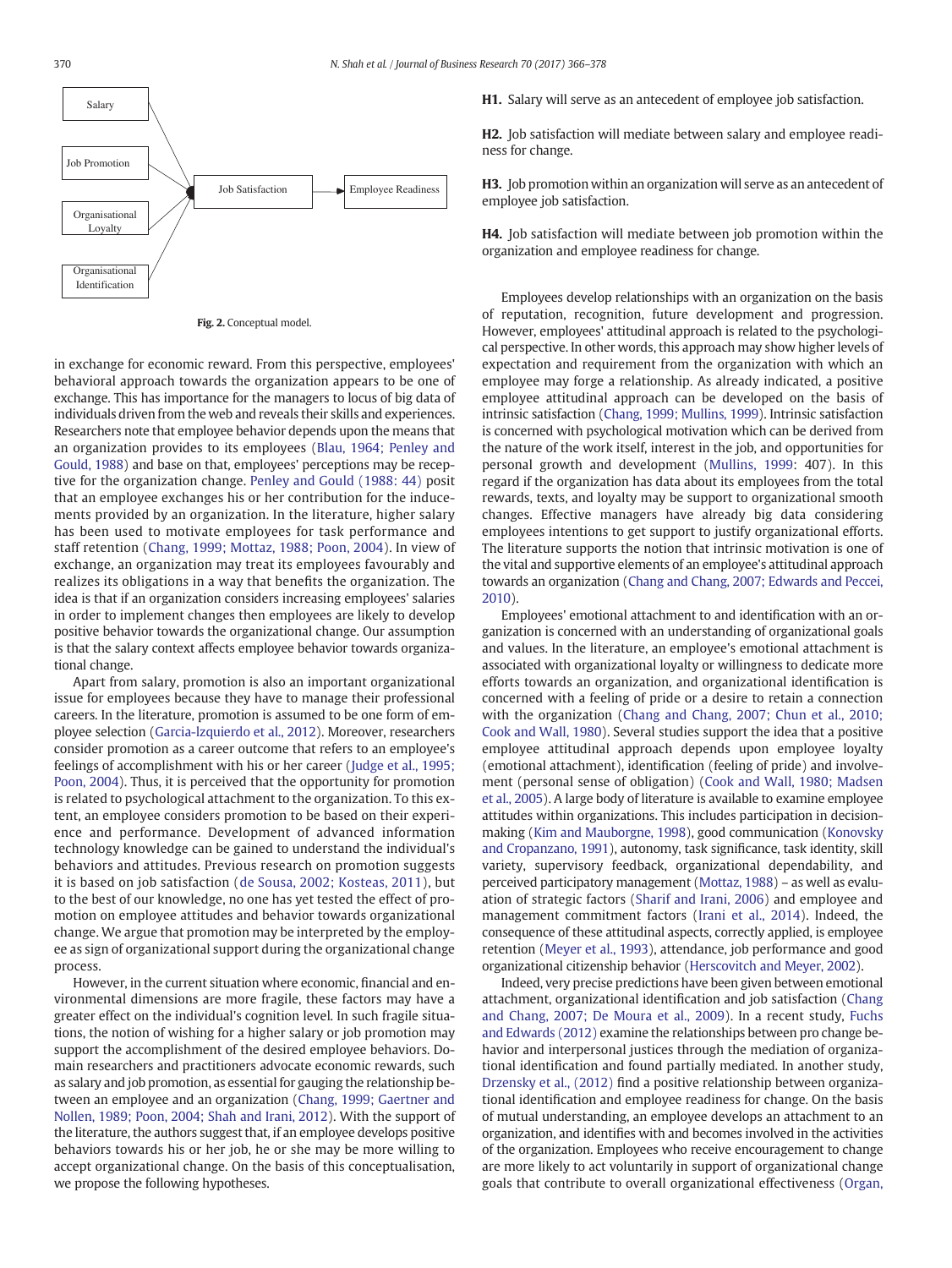<span id="page-5-0"></span>[1988; VanYperen et al., 1999](#page-11-0)). Such encouragement is related directly or indirectly to employee organizational loyalty and identification. With the help of this concept, the authors set out the following hypotheses.

H5. Organizational loyalty will serve as an antecedent of employee job satisfaction.

H6. Job satisfaction will mediate between organizational loyalty and employee readiness for change.

H7. Organizational identification will serve as an antecedent of employee job satisfaction.

H8. Job satisfaction will mediate between organizational identification and employee readiness for change.

# 2. Methods

#### 2.1. Data collection and sample

This research focuses on the academic staff of public sector higher educational institutions in Pakistan. At the time of data collection, these institutions were undergoing a major restructuring process. The restructuring involves designing new structures for staff salaries, promotions, research and job tenure (irrespective of permanent tenure). These changes aim to improve the performance of staff to face new world trends and economic changes particularly for the country. Because this change potentially affects all academic staff in these organizations, we target employees from around the country. We ask the administration of the institutions to provide lists of employees and also confirm lists of names with postal and email addresses from the institutions' websites. We focus on 1000 participants who are involved in the change process. Before distributing the survey, the researchers began by contacting randomly selected participants to ascertain their willingness to participate in the research and to deal with any queries regarding the instrument and privacy. After gaining an affirmative written response, each participant was sent a pack which included an English language survey questionnaire, a formal consent form and a covering letter by post or personal visits at their place of work. As part of the instructions, participants were told that participation was optional. To ensure confidentiality, a return postage paid envelope was sent to the participants. Ethical approval for the study was granted by the relevant authority.

The survey resulted in 556 returns, demonstrating a return rate of nearly 56%, which is a good response rate for organizational research [\(Baruch and Holtom, 2008](#page-10-0)). Of these, 518 questionnaires yielded usable data. Demographic details show that 61.8% ( $n = 315$ ) are male, and that 35.9% ( $n = 186$ ) are between 31 and 40 years of age. The majority  $(60.2\%, n = 312)$  of the participants are married and most of them (30.1%,  $n = 154$ ) have three to four dependents. About 42% ( $n = 217$ ) have a Master's degree as the highest educational qualification. The majority of respondents (36.5%,  $n = 189$ ) remain in their present job for one to five years and most of them (26.8%,  $n = 139$ ) work with their present employer for the same period.

# 2.2. Study variables

This research empirically tests a conceptual model connect with employees' economic rewards and intrinsic satisfaction factors to understand the employees' readiness for organizational change. The design of questionnaire aim to understand employees' attitudes and behaviors towards change. The process of developing the survey instrument base on the type of information required. In this research, employee's job salary, job promotions, organizational loyalty and

identification uses as independent variables and readiness to change serves as a dependent variable. However, job satisfaction factor uses as a mediatory factor to examine employees' attitudes and behaviors regarding organizational change programmes. These variables carry out with many options of Likert Scales for the variety of choice of individuals. The questionnaire was pre-tested in a pilot study and factor analysed to assess uni-dimensionality. The variables are described below.

# 2.2.1. Readiness for organizational change

Readiness for organizational change assesses via 14 items (see [Madsen et al., 2005](#page-11-0)) and originally reported by [McNabb and Sepci](#page-11-0) [\(1995\)](#page-11-0). Participants were asked to tick one of seven numbers on a Likert scale (1 = very unlikely to 7 = very likely). Sample items from this scale includes "My willingness to work more because of the change is…" and "My willingness to find ways to make the change fail is…". Cronbach's alpha for the scale in the present study is 0.94.

#### 2.2.2. Job satisfaction

Job satisfaction measures with seven items from Brayfi[eld and Rothe](#page-10-0) [\(1951\)](#page-10-0). Sample items from this scale are "My job is like a hobby to me" and "I find real enjoyment in my work". Cronbach's alpha for the scale in the present study is 0.90.

#### 2.2.3. Salary

Salary measures by applying five items from [Price and Mueller](#page-11-0) [\(1986\)](#page-11-0) modified by [Yoon and Thye \(2002\)](#page-12-0). An example item from this is "Compared to other employees, my pay is appropriate in view of my input". Cronbach's alpha for the scale in the present study is 0.89.

#### 2.2.4. Job promotion

Here four items apply as used by [Chang \(1999\)](#page-10-0) based on [Gaertner and](#page-10-0) [Nollen \(1989\)](#page-10-0). A sample item is 'This organization prefers to promote from within'. Cronbach's alpha for the scale in the present study is 0.88.

#### 2.2.5. Organizational loyalty

Loyalty measures via a three-item scale as developed by [Cook and](#page-10-0) [Wall \(1980\)](#page-10-0) and factor analysis conducted by [Mathews and Shepherd](#page-11-0) [\(2002\).](#page-11-0) A sample question is "I sometimes feel like leaving this employment for good". Cronbach's alpha for the scale in the present study is 0.86.

#### 2.2.6. Organizational identification

Identification examines using a three-item scale as developed by [Cook](#page-10-0) [and Wall \(1980\)](#page-10-0) and factor analysis conducted by [Mathews and](#page-11-0) [Shepherd \(2002\).](#page-11-0) A sample item from this scale is "I am quite proud to be able to tell people who it is I work for". The researchers use a fivepoint Likert Scale (Strongly Disagree to Strongly Agree) for all the above variables. Cronbach's alpha for the scale in the present study is 0.86.

#### 2.3. Data analysis

First, the authors check the data for violation of the assumptions of normality, linearity, homoscedasticity and multi-collinearity. No major problems evident after taking out missing and outlier participants. Second, in order to provide basic information about the scales, the descriptive statistics calculate ("i.e." means; standard deviations). Third, the strength of the linear relationships among the variables examine via Pearson's correlation [\(Gall et al., 2003\)](#page-10-0). Next, a principal component analysis uses to determine that the factor analysis for the measures are empirically different from each other and conceptually validated. Moreover, the survey questionnaire reliability and validity assesses by applying exploratory factor analysis follows by confirmatory factor analysis [\(Diamantopoulos and Siguaw, 2000; Hair et al., 2006\)](#page-10-0). We use two different models that distinguish between direct and indirect models where the significant total relationship that exists between an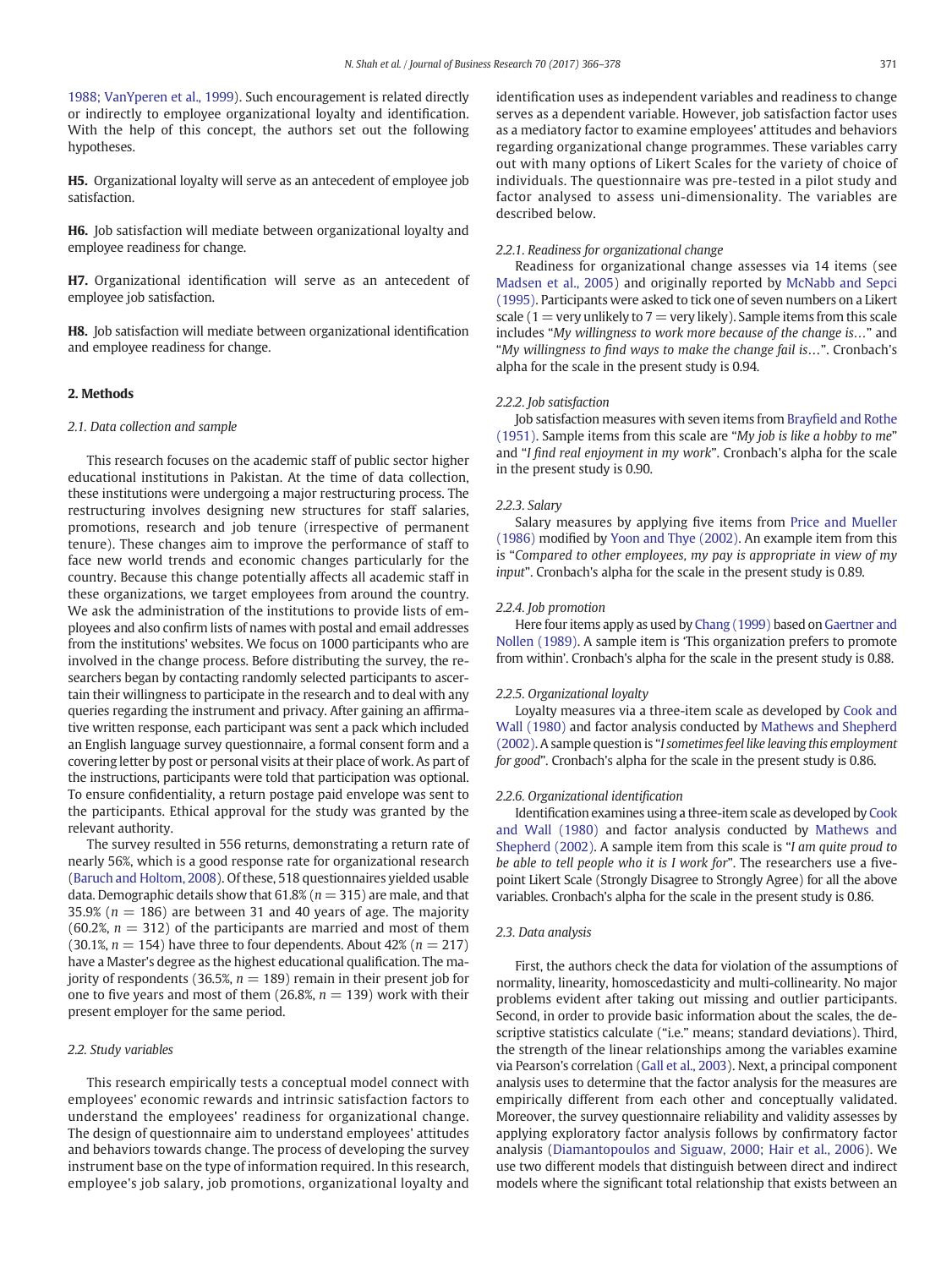independent and dependent variable is accounted for a mediator variable ([Mathieu and Taylor, 2006\)](#page-11-0).

Finally, the relationship between the constructs test using analysis of moment structures (AMOS) through structural equation modelling (SEM). The authors use the maximum likelihood estimation procedure for analysis of moment structures (AMOS) 21.0 version software in order to assess the model fit of the study and to test the hypotheses [\(Hair et al., 2006; Tabachnick and Fidell, 2007\)](#page-11-0). We apply the questionnaire to single respondents, which is an important point to note. [Podsakoff and Organ \(1986\)](#page-11-0) suggest using Harman's one-factor test in order to examine the extent to which common method bias present in the dataset. The results of the test shows five factors in which common method bias does not appear to be a problem, with the first factor explains 36% of the variance.

# 3. Results

The descriptive statistics, reliability coefficients, and correlation coefficients of each variable can be seen in [Table 1.](#page-3-0) The result of Pearson's correlation shows that all the independent factors have positive and significant correlations with the dependent variables, and find the highest relationships between readiness for organizational change, job satisfaction and salary. A significant, negative relationship finds between loyalty and identification. However, no relationship finds to be  $>0.70$ ; therefore, there is no need to determine multi-collinearity, which is required when two predictors correlate more strongly than 0.70 [\(Vogt, 2007\)](#page-12-0).

### 3.1. Exploratory factor analysis (EFA)

EFA conducts to assess the dimensions of each scale before estimation of confirmatory factor analysis (CFA). By using principal component analysis with a varimax rotation, factors load. The results show that factor one (readiness for organizational change), loads on seven original items. Factors two and three (job satisfaction and salary) loads on their four original items. Factors four, five and six (promotion, identification, loyalty) loads on all three original items. The variance explains by each factor is 32.67% for readiness for change, 10.67% for job satisfaction, 9.27% for salary, 8.29 for promotion, 7.73 for identification and 6.59% for loyalty. The cumulative variance explains 75.24% in total.

### 3.2. Confirmatory factor analysis (CFA)

The factors subject to EFA confirm by CFA using the AMOS (version 21.0) program. Consistent with SEM literature, a non-significant goodness-of-fit  $\chi^2$  statistic, a root mean square of approximation (RMSEA) below 0.08, and an adjunct fit of indexes above 0.90 will serve as the criteria for a model to achieve a desirable fit to the observed data ([Kline, 1998](#page-11-0)). Two measurement models develop to estimate the model good fit. The first measurement model is the alternative model

| Table 2                                                                     |
|-----------------------------------------------------------------------------|
| Descriptive statistics, reliability and Pearson correlations ( $N = 518$ ). |

which has no mediation and no any paths and the second hypothesize model with mediation and no added paths. In this study, alternative model fit data shows that the model is not a good fit than to hypothesize (mediated) measurement model (see Table 2). (See [Table 3](#page-7-0).)

## 3.3. Test of the proposed model fit and hypotheses testing

A structural equation modelling approach applies to test the proposed models (alternative and hypothesised) fit and hypotheses. The results of alternative model indicates no fit the data well (see Table 2). However, the hypothesised structural mediates model indicates that the model fitted the data well, where the fit chi-square value is 379.405 with 241 degrees of freedom, the chi-square value/degree of freedom = 1.574, RMSEA =  $0.033$ , GFI = 0.944,  $AGFI = 0.930$ , CFI = 0.982.

The results of testing the eight hypotheses using path estimates and t values (critical ratio  $=$  t<sub>critical</sub>) shows in [Fig. 3](#page-7-0). The t values for the five factors of salary, promotion, organizational loyalty, organizational identification and job satisfaction are above the 1.96 critical values ( $p \leq 0.01$ ). The examination of regression weights reveal that the salary construct has the highest impact on job satisfaction to employees' readiness for organizational change ( $\beta = 0.432$ ,  $p < 0.01$ , t<sub>Salary</sub> = 6.871) and job satisfaction and employee readiness fully mediates by employee salary; thus, [H1 and H2](#page-4-0) are accepted. The influence of the second independent predictor, promotion, also finds to be positive and significant to job satisfaction ( $\beta = 0.089$ ,  $p < 0.01$ , t<sub>Promotion</sub> = 2.204), and job satisfaction and employee readiness fully mediates by employee job promotion; therefore, [H3 and H4](#page-4-0) are accept. The influence of the third independent predictor, organizational loyalty, also find to be positive and significant to job satisfaction ( $\beta = 0.123$ ,  $p < 0.01$ , t<sub>Loyalty</sub> = 2.952) and job satisfaction and employee readiness fully mediates by employee organizational loyalty; therefore, [H5 and H6](#page-5-0) are accepted. The fourth factor, organizational identification, confirm as having a significantly positive impact on job satisfaction ( $\beta = 0.122$ , p < 0.01,  $t_{\text{Identification}} = 2.646$ ) and job satisfaction and employee readiness fully mediates by organizational identification; hence, [H7 and H8](#page-5-0) are accepted. (See [Fig. 3](#page-7-0).)

### 3.4. Analysis and findings: Empirical model

The research in this paper has provided empirical evidence that shows how economic rewards and individual's intrinsic satisfaction may increase significant and positive employee attitudes and behaviors towards organizational change. We propose that as employees become more satisfied with the sense of attachment and quality of the relationship with the organization, their support for change will increase. Accordingly, management should pay attention on both the attitudinal and behavioral factors to influence positively employees' attachment in terms of willingness and desire to maintain membership during organizational change.

| Variable                               | M    | <b>SD</b> |            |            |                          |          |                          | 6                        | <b>AVE</b> | <b>CR</b> | $\alpha$ |
|----------------------------------------|------|-----------|------------|------------|--------------------------|----------|--------------------------|--------------------------|------------|-----------|----------|
| Readiness for organizational<br>change | 5.77 | . 24      |            |            |                          |          |                          |                          | 0.67       | 0.93      | 0.94     |
| Job satisfaction                       | 4.01 | 1.05      | $0.518***$ |            |                          |          |                          |                          | 0.65       | 0.88      | 0.90     |
| Salary                                 | 3.85 | 0.95      | $0.418***$ | $0.364***$ | $\overline{\phantom{m}}$ |          |                          |                          | 0.63       | 0.87      | 0.89     |
| <b>Iob Promotion</b>                   | 3.85 | 1.45      | $0.232***$ | $0.173***$ | $0.238***$               | -        |                          |                          | 0.78       | 0.90      | 0.88     |
| Organizational loyalty                 | 3.88 | 1.18      | $0.201***$ | $0.143***$ | $0.136***$               | $-0.049$ | $\overline{\phantom{0}}$ |                          | 0.76       | 0.88      | 0.86     |
| Organizational identification          | 4.12 | 0.99      | $0.241***$ | $0.152***$ | $0.152***$               | 0.068    | $-0.087$                 | $\overline{\phantom{0}}$ | 0.76       | 0.90      | 0.86     |

Note:  $M =$  mean, SD = standard deviation, AVE = average variance extracted, CR = composite reliability, alpha = Cronbach's coefficient alpha.

⁎⁎ Correlation is significant at the 0.01 level (2-tailed).

⁎ Correlation is significant at the 0.05 level (2-tailed).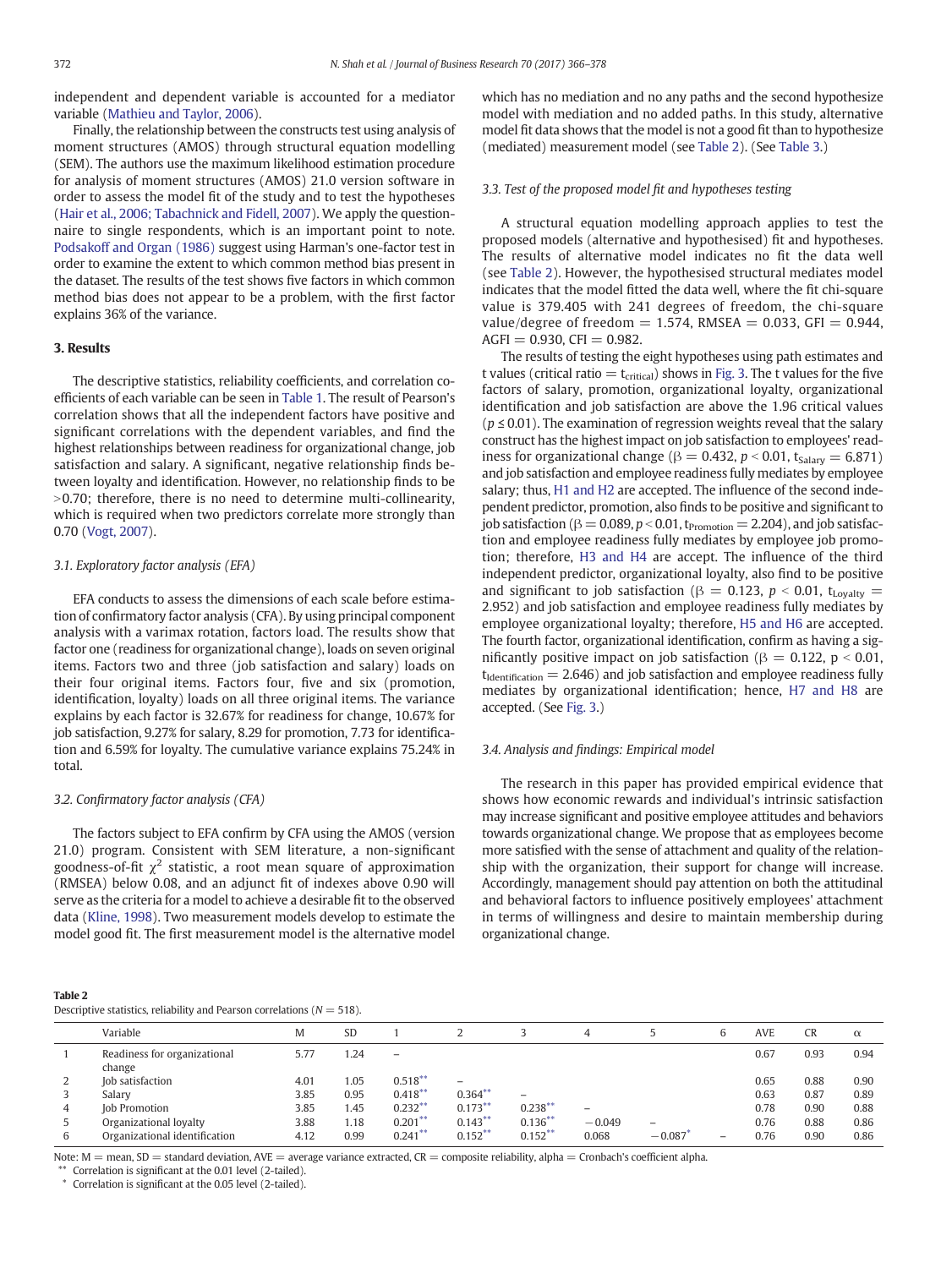<span id="page-7-0"></span>

|--|--|

Fit indices for hypothesised and alternative models.

| Models                                                                                                                               |                    | df         | $\chi^2$ /df   | GFI            | AGFI           | <b>CFI</b>     | <b>RMSEA</b>   |
|--------------------------------------------------------------------------------------------------------------------------------------|--------------------|------------|----------------|----------------|----------------|----------------|----------------|
| Measurement model<br>Alternative model (no mediation with no added paths)<br>Hypothesised model (full mediation with no added paths) | 514.306<br>705.306 | 196<br>252 | 2.624<br>2.799 | 0.913<br>0.912 | 0.867<br>0.911 | 0.812<br>0.941 | 0.075<br>0.059 |
| Structural model<br>Alternative model (no mediation)<br>Hypothesised model (full mediation)                                          | 285.315<br>379.405 | 201<br>241 | 1.419<br>1.574 | 0.881<br>0.944 | 0.911<br>0.930 | 0.912<br>0.982 | 0.091<br>0.033 |

The research findings suggest that employee's job salary and promotion have positive and significant relationship with the job satisfaction and readiness to change. This provides sufficient support to the general literature which suggests that tangible (economic) rewards generally facilitate and motivate employees in task performance and maintenance of organizational membership ([Chang, 1999; Gaertner and](#page-10-0) [Nollen, 1989; Mottaz, 1988](#page-10-0)). When the authors examine the relationship of the economic reward factors, salary have the strongest correlation with job satisfaction and readiness for change. However, salary directly contributes to employee job satisfaction and indirectly to employee readiness for organizational change. Thus, the importance of economic reward suggests that raising salaries during organizational change may be an appropriate strategy for developing positive employee attitudes towards readiness for change. In addition, employees who receive encouragement and rewards for change are more likely to act willingly in support of organizational change goals contributing to overall organizational effectiveness ([Organ, 1988; VanYperen et al., 1999](#page-11-0)). Therefore, financial job rewards, principally salary, may be more important for job satisfaction and have a more positive impact on employee readiness for change.

The second economic reward such as job promotion examines with employee job satisfaction. Internal employment promotion of employees relates on the basis of mutual benefit. In the conceptual framework it connects as an independent variable towards knowing the employees' attitudes towards job satisfaction and job satisfaction mediates between job promotion and readiness for change. The focus of this concept is that an employee who is desirous of internal job promotion may be more satisfied and retain with their job and if not can show intention to leave the organization [\(Shields and Ward, 2001\)](#page-11-0). Many researchers apply this concept to understanding employee behaviors and finds positive, significant results [\(Chang, 1999; Poon, 2004; Shields and](#page-10-0) [Ward, 2001](#page-10-0)). We find positive and significant relationship with job satisfaction and readiness for change. However, job promotion directly contributes to employee job satisfaction and indirectly to employee readiness for organizational change. The results add support to previous studies and the statistical findings show that internal employment promotion is a positive source of developing employee job satisfaction ([Clark and Oswald 1996; De Souza, 2002](#page-10-0)). Thus, the importance of internal promotion in the current fragile economic, financial and environmental situation may suggest developing policies, strategies or plans on the basis of economic reward factors such as salary and promotion.

Further, significant support for the relationship between intrinsic satisfaction factors and readiness for organizational change through mediating job satisfaction finds in this study. The results support previous studies (see [Cook and Wall, 1980; Madsen et al., 2005; Mathews](#page-10-0) [and Shepherd, 2002\)](#page-10-0) in that employees intend to stay or at least show some organizational loyalty (emotional attachment) and organizational identification (feeling of pride) towards their institutions. The results of this study support the hypotheses that the perceived level of organizational loyalty and organizational identification influence employees' positive readiness for change with the mediation of job satisfaction. Moreover, this finding confirms and expands existing knowledge on organizations [\(Chang, 1999; Mullins, 1999](#page-10-0)). Thus, the evidence from this research study suggests that a thorough understanding of employee loyalty and identification requires attention in order to develop positive attitudes among employees towards readiness for organizational change.

In this research number of implications emerges from our model for example individual's emotions during change. The literature reveals that emotional reactions of employees to change can enhance the burden of management ([Fox and Amichai-Hamburger, 2001](#page-10-0)). Researchers like [Huy \(2002\)](#page-11-0) suggests paying attention to emotion that can contribute to successful change because it describes individual's energetic, optimistic, trust on their abilities and well organized plans dimensions. The findings of our research provoke implication with the relationship between economic reward and individual's intrinsic satisfaction factors to change readiness through job satisfaction. Other



Fig. 3. Standardised parameters estimates obtained from the model.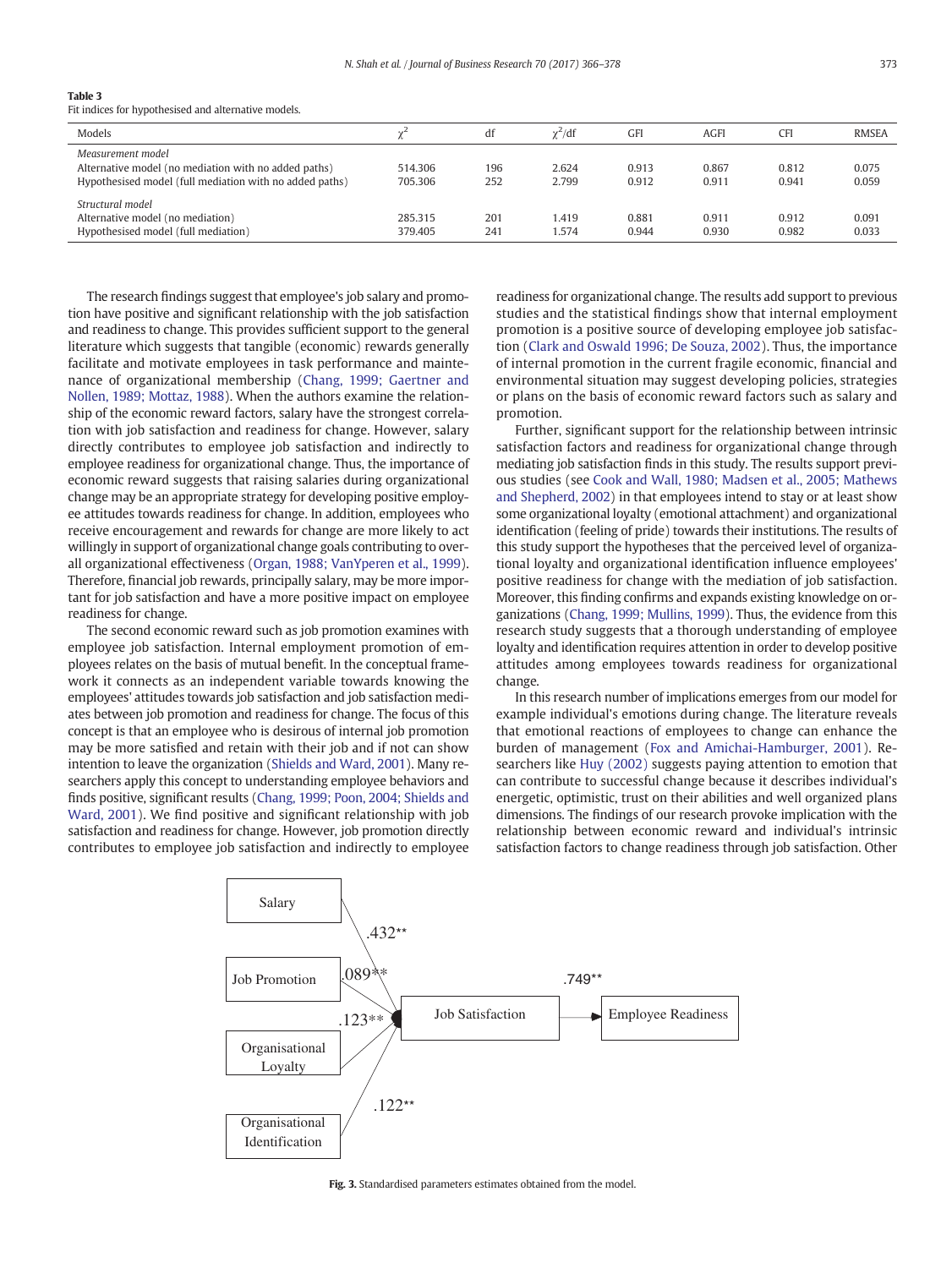implication of this research is to investigate the model with individual's personal characteristics. Information regarding individual's characteristics can be gathered from the web, visualizing texts and web mining techniques. Data and analytics talent must make a sense of understanding of employees' attitudes and behaviors. By analysing data of individuals, managers may understand their attitudes and behaviors. However, the dimensions of personality traits are linked to organizational change [\(Vokala et al., 2003\)](#page-12-0). Thus, focusing on dispositional traits through big data analysis techniques like social media activities, managers or change agents may contribute significantly to the change readiness.

This research supports a further understanding of organizational change through individual attitude and behavioral change by focusing on the antecedent of economic rewards and external satisfaction factors. The data is largely transacted and stored in websites through usage of financial online activities. From the big data and its pedals become most ambitious for the managers to employ it in understanding employee's attitudes and behaviors. Thus, change readiness needed big data to assess the individuals. This comprehensive approach to individual readiness to change and its antecedents explore the link between the macro and micro levels of change.

#### 3.5. Analysis and findings: big data and HR predictive analytics

As noted in the introduction of this paper, the authors contend that the adoption of big data strategies by organizations can be useful in order to create strategic insights which inform decision-making [\(Schroeck et al., 2012\)](#page-11-0). Further, it is also suggested that big data may be able to impact upon an organization's strategy, people, and structure in a wider sense ([Galbraith, 2014](#page-10-0)). Naturally given the definition of big data, the volume and size of large datasets and the ability to interrogate and analyse them through sophisticated means may lead to an associated increase in the ability many organizations to manage and deliver organizational objectives more effectively ([Manyika et al., 2011](#page-11-0)).

The authors therefore now seek to combine, support and extend the empirical model findings with big data and predictive analytics elements – hence HR predictive analytics (HRPA) - that may then prove to be helpful to understand a wider set of impacting factors upon employee attitudes and behavior. This is achieved through considering the principal Big Data Pillars, Big Data Implementation Steps and Big Data Leadership Challenges to be addressed via big data in terms of organizational change efforts as below:

# 3.6. Big Data Pillars (5V's)

As noted previously, the application of big data techniques and principles is reliant upon five (or more) key components or pillars [\(Erevelles](#page-10-0) [et al., 2016; Marr, 2015; McAffee and Brynjolffson, 2012\)](#page-10-0): understanding the amount and frequency of available data; the rapidity by which it is created; the level of granularity and richness of data; the quality and accuracy of data; and finally, identifying where and how it may be useful to the organization. In terms of the focus of this research these may translate to the so-called 5V's as follows:

- Volume employee data based upon biodata (age, gender), length of service, revenue per employee, cost per employee, recruitment cost, staff development costs, promotion rates, absentee rates, compensation cost per employee, overtime and additional rates, health, wellbeing and sickness rates;
- Velocity this may be based upon the timeliness and appropriateness of employee engagement points that each employee has with the organization. This may include but not limited to data as fundamental as availability and attendance rates through frequency of interactions with staff development and training opportunities; as well as individual performance management and mentoring opportunities;
- Variety the richness of employee data that is available may well be

limited if kept solely within the organizational boundary (as shown for example in [Table 1\)](#page-3-0). However there may be an opportunity for managers to use big data analysis techniques to understand aspects of individual employee interactions and interests outside of the workplace. This may be through sentiment analysis of organizational communications (emails, reports, documents) all the way through to web-based / social media and online activity. However this does raise issues of privacy and confidentiality;

- Veracity noting the above points in relation to Velocity and Variety of data, overall quality and accuracy is of importance. Hence Veracity can also be explained in terms of representativeness, data consistency, incompleteness, ambiguity and approximations. In the context of this research, this may relate to the underlying behaviors and attitudes of employees which may be reported truthfully, accurately or not at all. Within this, employee intentions as affected by extrinsic and intrinsic motivators would be most challenging to capture;
- Value finally, the usefulness of employee-level data (internally as well as externally sourced) will need to be identified and made use of. This ultimately identifies the application of HR Predictive Analytics (HRPA) on the data gathered from the above preceding elements. This may include those volumetric metrics as identified previously and hence analysed in order to identify turnover rates, recruitment / candidate response strategies, predictive retention modelling, employee performance / risk modelling, and talent forecasting as identified by [Mishra et al. \(2016\).](#page-11-0)

#### 3.7. Big data implementation steps (SMART methodology)

[Marr \(2015\)](#page-11-0) has defined a five step implementation approach for big data projects as follows:

- Strategy Marr identifies several components of a big data strategy which for organizational change and employee engagement purposes will be less centred around customer and competition/risk and more likely to be centred around purpose (the context of the change that is required); finance (the related costs of change, recruitment, development and retention); operations (resource allocation, roles, responsibilities and core competencies to deliver on execution capability); resources (the required systems, infrastructure, processes and data to run business operations; people management, performance, retention and organizational culture; values, strategic mission, vision and leadership competencies).
- Measure metrics and data as already discussed in previous sections the measurement and capture of employee and organizational data is fundamental to expanding and providing a wider holistic interpretation of reasons for employee engagement. For example in this research context, structured data may include that stored within core HR and finance systems; unstructured data may be that in relation to documents, images, videos, presentations and the like created by employees and within departments; internal data in addition to this might emanate from customers, suppliers, transactions and operational datasources; external data may be based upon customer/company/employee sentiment, social media conversations and activity, trends or demographic data; activity and conversation data would be that based upon employee communication internally and externally to the organization; and finally sensor data may be that as relating to embedded sensors in swipe cards, door and proximity sensors for access control, ambient temperature and locationbased sensing devices.
- Analyse your data As [Rai et al. \(2015\)](#page-11-0) also note, the true benefits of using HR-based big data is the capability and capacity for the HR function to tap into and make use of captured data from a variety of sources whilst applying appropriate analytical techniques to identify patterns, or dynamic interactions within the data. Whilst it is possible to apply a range of statistical, machine learning and associated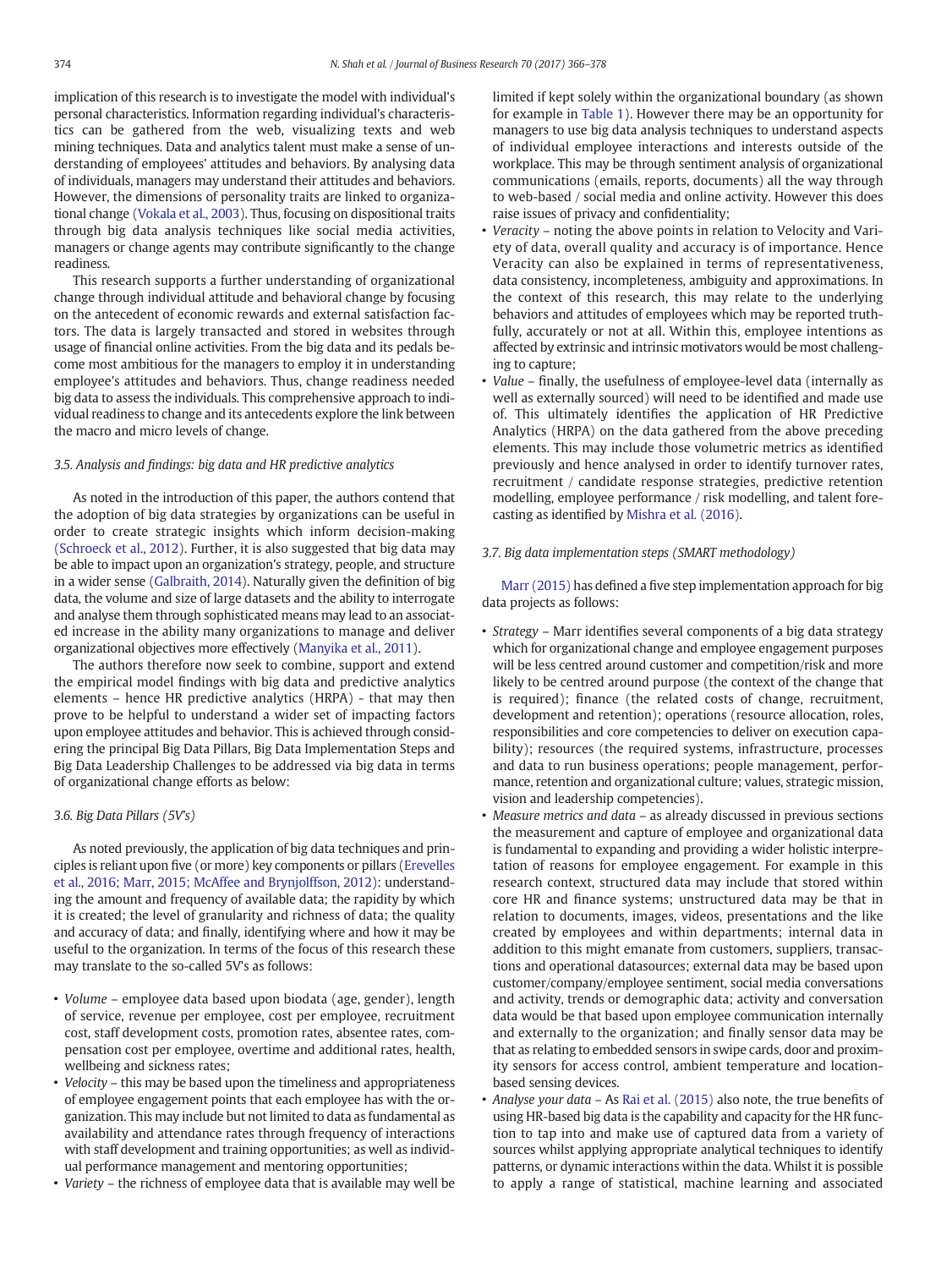techniques to the range of structured and unstructured data that is gathered (for example, via textual, sentiment, visual and even behavioral analytical methods) there are valid concerns about the extent to which analysis is applicable to such (human-based data). [Angrave,](#page-10-0) [Charlwood, Kirkpatrick, Lawrence and Stuart \(2016\)](#page-10-0) as well as [Marr](#page-11-0) [\(2015\)](#page-11-0) point out ethical and professional concerns relating to access, consent, confidentiality and appropriateness of HR predictive analysis (HRPA) noting that analysis outcomes may be limited by the needs of the HR function.

- Reporting results In extension to the discussion around big data analytics above, providing context to HRPA findings will be dependent upon how results are reported to the wider organization (as well as management and indeed employees). Data visualisation as relating to organizational change therefore may involve approaches to relate and show not only structured data but also unstructured data through the usage of stakeholder maps, decision trees and cognitive/causal mappings of how individuals and groups behave and act in the organization [\(Irani et al., 2014; Sharif and Irani, 2006](#page-11-0)). Ensuring all employees can understand and have the necessary skills to make sense of reported big data results is therefore also a demand and request upon the HR function.
- Transform the business This is possibly the most important element of putting big data applications into the organizational context. Again as [Angrave, Charlwood, Kirkpatrick, Lawrence and Stuart](#page-10-0) [\(2016\)p](#page-10-0)oint out, the utility of using big data analysis within organizations will stem from the ability of HR professionals as well as senior management in making relevant and conclusive connections between disparate types of data. There is subsequently a paucity of reported HR big data and analytics case studies which explain how a wide variety of data can be combined and transformed for real business benefit (outside of "simplistic" and routine optimisation of business processes). Organizations may need to consider transformation instead of change and seek data vectors which allow the exploration of intrinsic factors that lead to as improvements such as employee health and wellbeing; security, resilience and reliability within the organization; and the identification of new business opportunities based upon human capital.

#### 3.8. Big data leadership challenges

Finally in considering how big data approaches may be used to support organizational change efforts, the authors note and identify relevant key leadership and management challenges as noted by [Mcafee and Bynjolffson \(2012\)](#page-11-0), which are reframed as follows:

- Management commitment (leadership) a vision and mandate as well as the ability to identify questions, themes, patterns and actions to enact big data-based strategic change is a core and unifying theme across the literature to date, as identified by [Chen, Chiang and](#page-10-0) [Storey \(2012\),](#page-10-0) [Galbraith \(2014\),](#page-10-0) [Manyika, Chui, Brown, Bughin,](#page-11-0) [Dobbs, Roxburgh and Byers \(2011\)](#page-11-0) and [Marr \(2015\)](#page-11-0). Inspiring and leading the organization to embrace a HRPA-driven philosophy for the benefit of individuals, teams and the wider firm will help to cement such approaches;
- Analytics capability (talent management) organizations wishing to expand and deliver upon change strategies based upon big data and associated HR predictive analytics need to also consider the development of individual resources (data scientists, analysts, HR generalists, employee engagement specialists and data visualisation experts) as a collective initiative to transform and enable ongoing change. This requires skills development as well as awareness building in support of the organization having access to and using disparate data sources in (sometimes unconventional) ways;
- Infrastructure design (technology) In addition, organizations need to have access to and provide investment for technology that will allow a multitude of data to be brought together across the 5V's

of big data (beyond the elements of the empirical model as shown in this paper for example). Although many of the technical requirements for big data and analytics are now open source and freely and widely available, there should not be an over-reliance upon the analytical infrastructure such that the technology becomes important and overrides the underlying strategic intent of the organization for it's own sake. Rather the purpose of the infrastructure element here is to ensure that there is a tailored and designed approach to using the appropriate technologies so that the organization can make the most of the opportunity of bringing vast types of data together and analysing them appropriately ([Finlay, 2014\)](#page-10-0);

- Network Intelligence (decision making) Given the nature of data available within and without the firm as discussed so far, the true benefits of using big data is suggested to be in terms of as many employees as possible being able to decipher and construct decisions about their own purpose, intent and that of the organization at the closest point to where the data is generated. This requires a greater reliance upon matrix or cross-functional cooperation – so that elements such as job satisfaction can be properly understood and addressed at the point at which employees report them;
- Performance through knowledge (company culture) Finally, and as recognised widely post-the information age, knowledge transfer, organizational culture and working practices need to underpin the use and application of data towards becoming a data-driven company. As such, this element links directly through to management commitment and leadership requirements in the sense that individuals responsible for the organization or for organizational departments (such as HR) need to be aware of how big data and HRPA can be mis-interpreted (i.e. avoiding the "correlation for causation" trap in reading data patterns, as McAfee and Brynjolffson note).

# 4. Conclusions

Organizational change in the context of a volatile, uncertain, complex and ambiguous global context is inevitable and likely ([Abidi and](#page-10-0) [Joshi, 2015\)](#page-10-0). The manner by which organizations engage with their employees and stakeholders will then ultimately determine the extent and successful outcome of the change required. Critical to successful change is the level of attitudinal and behavioral engagement of employees in support of organizational change programmes. The authors have proposed that with the support of technological advances, vis-à-vis big data and HR Predictive Analytics (HRPA), there is an opportunity to increase the level of information, insight and value in order to help understand employees' attitudes and behaviors towards the organization [\(Ball, 2010\)](#page-10-0). The research presented has therefore addressed recent calls for future research avenues in terms of employee readiness for change by combining both an empirical model for investigating employee attitudinal and behavioral factors; as well as a framework for expanding and putting these findings in a wider context using big data principles and strategies.

Firstly, the empirical findings suggest that employees become satisfied with their roles via sense of attachment factors such as salary and job promotion. Furthermore, employees' quality of relationship with organizational factors like organizational loyalty and organizational identification, are also supportive of change efforts. However, these empirical results indicate that salary and promotion benefits (i.e. extrinsic motivators) may lead to a greater initial attachment with the organization change process – but that longer term engagement with change efforts continue to be based upon attitudinal behaviors in terms of job satisfaction (i.e. intrinsic motivators). The identification of these determinants that underlie intrinsic and extrinsic factors may help change agents, managers and academic researchers to develop a greater understanding of change readiness process when dealing with organizational change and employee readiness. Such assessments of employees of an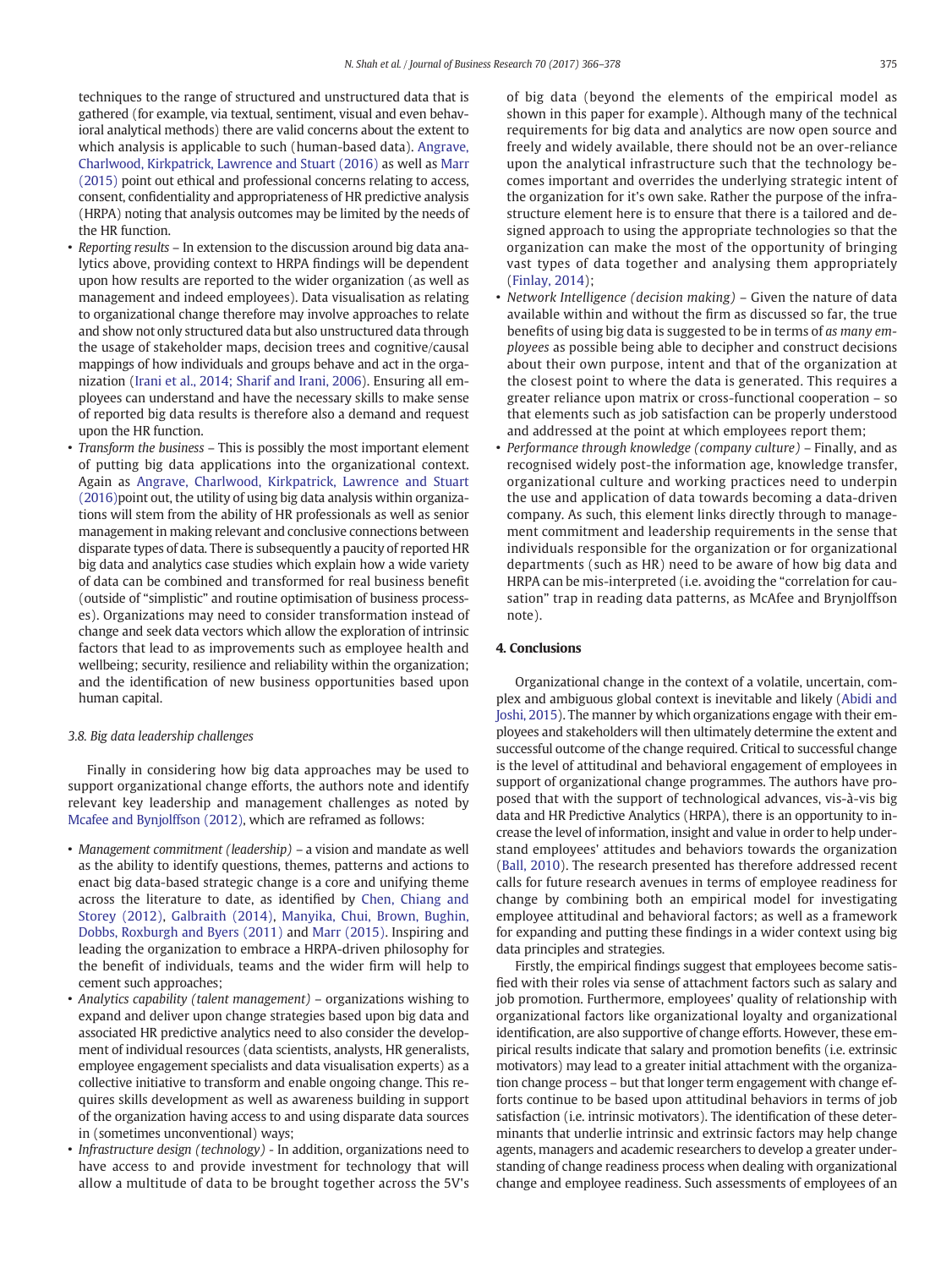<span id="page-10-0"></span>organization should help managers to make targeted choices about planning, strategies and tactics that needs to help foster employee enthusiasm for change.

However, as the authors note given the availability and accessibility of a range of data and information relating to employees in terms of big data, further insights that may explain and support employee engagement with organizational change may enhance decision-making and value of such initiatives long-term. The authors subsequently rehearse and identify a framework which combines three extant approaches to employing, implementing and embedding big data within organizations. Namely, focussing on Big Data Pillars (i.e. the 5V's of Volume, Velocity, Variety, Veracity and Value of data); Implementation Steps (i.e. a SMART approach to implementation of an analytics-based approach); and Leadership Challenges (i.e. considering the requisite organizational philosophies and commitments required to enable transformational change based upon big data principles).

As such, the authors propose that in order to effectively understand notions of employee readiness, behaviors, attitudes and motivators, there is an opportunity to carefully and skilfully include a wider set of datapoints beyond traditional, normative business and management research components identified in the literature. Hence supplanting and combining empirical data with additional unstructured, activity, conversation, audio-visual, social media, sentiment and even sensorderived data in order to explore the deeper meaning of model elements covering change readiness, job satisfaction, salary and compensation, retention, performance, reward, promotion, loyalty and organizational brand identification.

In conclusion, the authors suggest that future research should seek to not only understand employee characteristics in relation to organizational change efforts in further detail (i.e. extrinsic and intrinsic motivators) but also seek to place these in terms of organizational and geographic cultural context; whilst also exploring and evaluating the risks, benefits and costs of an expanded insight into employee information via big data/HRPA analysis (for example the integration of data from non-organizational activities such as social media presence with existing organizational data). Additionally, the authors also suggest an on-going evaluation of appropriate research methods associated with the application of big data in the HRM context and how such interventions may help businesses in general (Erevelles et al., 2016), whilst also noting the need for a shift in focus from a wholly quantitative to a qualitative analysis of patterns within large, unstructured and diverse datasets (as identified by [Lycett, 2013\)](#page-11-0).

#### **References**

- Abbas, M., Raja, U., Darr, W., & Bouckenooghe, D. (2014). [Combined effects of perceived](http://refhub.elsevier.com/S0148-2963(16)30497-0/rf0005) [politics and psychological capital on job satisfaction, turnover intentions, and perfor](http://refhub.elsevier.com/S0148-2963(16)30497-0/rf0005)mance. [Journal of Management](http://refhub.elsevier.com/S0148-2963(16)30497-0/rf0005), 40, 1813–1830.
- Abidi, S., & Joshi, M. (2015). The VUCA company. [Mumbai, India: Jaico Publishing House](http://refhub.elsevier.com/S0148-2963(16)30497-0/rf0010) (ISBN 978–81–[8495-662-7\).](http://refhub.elsevier.com/S0148-2963(16)30497-0/rf0010)
- Alegre, I., Mas-Machuca, M., & Berbegal-Mirabent, J. (2016). [Antecedents of employee job](http://refhub.elsevier.com/S0148-2963(16)30497-0/rf0015) [satisfaction: Do they matter?](http://refhub.elsevier.com/S0148-2963(16)30497-0/rf0015) Journal of Business Research, 69, 1390–1395.
- Angrave, D., Charlwood, A., Kirkpatrick, I., Lawrence, M., & Stuart, M. (2016). [HR and an](http://refhub.elsevier.com/S0148-2963(16)30497-0/rf0020)[alytics: Why HR is set to fail the big data challenge.](http://refhub.elsevier.com/S0148-2963(16)30497-0/rf0020) Human Resource Management [Journal](http://refhub.elsevier.com/S0148-2963(16)30497-0/rf0020), 26(1), 1–11.
- Armenakis, A. A., & Bedeian, A. G. (1999). [Organizational change: A review of theory and](http://refhub.elsevier.com/S0148-2963(16)30497-0/rf0025) research in the 1990s. [Journal of Management](http://refhub.elsevier.com/S0148-2963(16)30497-0/rf0025), 25, 293–315.
- Armenakis, A. A., & Fredenberger, W. B. (1997). [Organizational change readiness practices](http://refhub.elsevier.com/S0148-2963(16)30497-0/rf2000) [of business turnaround change agents.](http://refhub.elsevier.com/S0148-2963(16)30497-0/rf2000) Knowledge and Process Management, 4(3), 143–[152.](http://refhub.elsevier.com/S0148-2963(16)30497-0/rf2000)
- Armenakis, A. A., & Harris, S. G. (2002). [Crafting a change message to create transforma](http://refhub.elsevier.com/S0148-2963(16)30497-0/rf1000)tional readiness. [Journal of Organizational Change Management](http://refhub.elsevier.com/S0148-2963(16)30497-0/rf1000), 15(2), 169–183.
- Armenakis, A. A., Harris, S. G., & Mossholder, K. W. (1993). [Creating readiness for organi](http://refhub.elsevier.com/S0148-2963(16)30497-0/rf0030)zational change. [Human Relations](http://refhub.elsevier.com/S0148-2963(16)30497-0/rf0030), 46, 681–703.
- Ball, K. (2010). [Workplace surveillance: An overview.](http://refhub.elsevier.com/S0148-2963(16)30497-0/rf0035) Labor History, 51(1), 87–106.
- Barnett, W. P., & Carroll, G. R. (1995). [Modelling internal organizational change.](http://refhub.elsevier.com/S0148-2963(16)30497-0/rf0040) Annual [Review of Sociology](http://refhub.elsevier.com/S0148-2963(16)30497-0/rf0040), 21, 217–236.
- Baruch, Y., & Holtom, B. C. (2008). [Survey response rate levels and trends in organization](http://refhub.elsevier.com/S0148-2963(16)30497-0/rf0045)al research. [Human Relations](http://refhub.elsevier.com/S0148-2963(16)30497-0/rf0045), 61, 1139–1160.
- Bernerth, J. (2004). [Expanding our understanding of the change message.](http://refhub.elsevier.com/S0148-2963(16)30497-0/rf0050) Human [Resource Development Review](http://refhub.elsevier.com/S0148-2963(16)30497-0/rf0050), 3, 36–52.
- Blau, P. (1964). [Power and exchange in social life.](http://refhub.elsevier.com/S0148-2963(16)30497-0/rf3000) NY: John Wiley & Sons.
- Brayfield, A. H., & Rothe, H. F. (1951). [An index of job satisfaction.](http://refhub.elsevier.com/S0148-2963(16)30497-0/rf0055) Journal of Applied [Psychology](http://refhub.elsevier.com/S0148-2963(16)30497-0/rf0055), 35, 307–311.
- Brynjolfsson, E., & Saunders, A. (2009). [Wired for innovation: How information technology](http://refhub.elsevier.com/S0148-2963(16)30497-0/rf0060) is reshaping the economy. [MA: MIT Press, Cambridge.](http://refhub.elsevier.com/S0148-2963(16)30497-0/rf0060)
- Caldwell, S. D., & Liu, Y. (2011). [Further investigating the in](http://refhub.elsevier.com/S0148-2963(16)30497-0/rf0065)fluence of personality in [employee response to organizational change: The moderating role of change](http://refhub.elsevier.com/S0148-2963(16)30497-0/rf0065)related factors. [Human Resource Management Journal](http://refhub.elsevier.com/S0148-2963(16)30497-0/rf0065), 21, 74–89.
- Chang, E. (1999). [Career commitment as a complex moderator of organizational commit](http://refhub.elsevier.com/S0148-2963(16)30497-0/rf0070)[ment and turnover intention.](http://refhub.elsevier.com/S0148-2963(16)30497-0/rf0070) Human Relations, 52, 1257–1278.
- Chang, C. S., & Chang, H. H. (2007). [Effects of internal marketing on nurse job satisfaction](http://refhub.elsevier.com/S0148-2963(16)30497-0/rf0075) [and organizational commitment: Example of medical centres in Southern Taiwan.](http://refhub.elsevier.com/S0148-2963(16)30497-0/rf0075) [Journal of Nursing Research](http://refhub.elsevier.com/S0148-2963(16)30497-0/rf0075), 15, 265–274.
- Chen, H., Chiang, R. H. L., & Storey, V. C. (2012). [Business intelligence and analytics: From](http://refhub.elsevier.com/S0148-2963(16)30497-0/rf0080) [big data to big impact.](http://refhub.elsevier.com/S0148-2963(16)30497-0/rf0080) MIS Quarterly, 36(4), 1165–1188.
- Choi, M., & Ruona, W. E. A. (2011). [Individual readiness for organizational change and its](http://refhub.elsevier.com/S0148-2963(16)30497-0/rf0085) [implications for human resources and organization development.](http://refhub.elsevier.com/S0148-2963(16)30497-0/rf0085) Human Resource [Development Review](http://refhub.elsevier.com/S0148-2963(16)30497-0/rf0085), 10, 46–73.
- Chun, J. U., Litzky, B. E., Sosik, J. J., Bechtold, D. C., & Godshalk, V. M. (2010). [Emotional](http://refhub.elsevier.com/S0148-2963(16)30497-0/rf0090) [intelligence and trust in formal mentoring programs.](http://refhub.elsevier.com/S0148-2963(16)30497-0/rf0090) Group and Organization [Management](http://refhub.elsevier.com/S0148-2963(16)30497-0/rf0090), 35, 421–455.
- Chung, G. H., Du, J., & Choi, J. N. (2013). [How do employees adapt to organizational change](http://refhub.elsevier.com/S0148-2963(16)30497-0/rf0095) [driven by cross-border MandAs? A case in China.](http://refhub.elsevier.com/S0148-2963(16)30497-0/rf0095) Journal of World Business (online [published\).](http://refhub.elsevier.com/S0148-2963(16)30497-0/rf0095)
- Cinite, I., Duxbury, L. E., & Higgins, C. (2009). [Measurement of perceived organiza](http://refhub.elsevier.com/S0148-2963(16)30497-0/rf0100)[tional readiness for change in the public sector.](http://refhub.elsevier.com/S0148-2963(16)30497-0/rf0100) British Journal of Management, 20[, 265](http://refhub.elsevier.com/S0148-2963(16)30497-0/rf0100)–277.
- Clark, A. E., & Oswald, A. J. (1996). [Satisfaction and comparison income.](http://refhub.elsevier.com/S0148-2963(16)30497-0/rf0105) Journal of Public [Economics](http://refhub.elsevier.com/S0148-2963(16)30497-0/rf0105), 61, 359–381.
- Conway, E., & Monks, K. (2008). [HR practices and commitment to change: An employee](http://refhub.elsevier.com/S0148-2963(16)30497-0/rf0110) level analysis. [Human Resource Management Journal](http://refhub.elsevier.com/S0148-2963(16)30497-0/rf0110), 18, 72–89.
- Conway, E., & Monks, K. (2011). [Change from below: The role of middle managers in](http://refhub.elsevier.com/S0148-2963(16)30497-0/rf0115) mediating paradoxical change. [Human Resource Management Journal](http://refhub.elsevier.com/S0148-2963(16)30497-0/rf0115), 21, 190–[203.](http://refhub.elsevier.com/S0148-2963(16)30497-0/rf0115)
- Cook, J., & Wall, T. (1980). [New work attitude measures of trust, organizational commit](http://refhub.elsevier.com/S0148-2963(16)30497-0/rf0120)ment and personal need non-fulfilment. [Journal of Occupational Psychology](http://refhub.elsevier.com/S0148-2963(16)30497-0/rf0120), 53, 39–[52.](http://refhub.elsevier.com/S0148-2963(16)30497-0/rf0120)
- Cunningham, C. E., Woodward, C. A., Shannon, H. S., & MacIntosh, J. (2002). [Readiness](http://refhub.elsevier.com/S0148-2963(16)30497-0/rf0125) [for organizational change: A longitudinal study of workplace, psychological and](http://refhub.elsevier.com/S0148-2963(16)30497-0/rf0125) behavioral correlates. [Journal of Occupational and Organizational Psychology](http://refhub.elsevier.com/S0148-2963(16)30497-0/rf0125), 75, 377–[392.](http://refhub.elsevier.com/S0148-2963(16)30497-0/rf0125)
- De Moura, G. R., Abrams, D., Retter, C., Gunnarsdottir, S., & Kaori, A. (2009). Identifi[cation](http://refhub.elsevier.com/S0148-2963(16)30497-0/rf0130) [as an organizational anchor: How identi](http://refhub.elsevier.com/S0148-2963(16)30497-0/rf0130)fication and job satisfaction combine to predict turnover intention. [European Journal of Social Psychology](http://refhub.elsevier.com/S0148-2963(16)30497-0/rf0130), 39, 540–557.
- de Sousa, G. (2002). A study of the infl[uence of promotions on promotion satisfaction and](http://refhub.elsevier.com/S0148-2963(16)30497-0/rf0135) [expectations of future promotions among managers.](http://refhub.elsevier.com/S0148-2963(16)30497-0/rf0135) Human Resource Development [Quarterly](http://refhub.elsevier.com/S0148-2963(16)30497-0/rf0135), 13, 325–340.
- De Souza, R. (2002). Walking upright here: Countering prevailing discourses through reflexivity and methodological pluralism. (unpublished MA (Nursing) thesis). Massey University, Albany, NZ.
- Desplaces, D. (2005). [A multilevel approach to individual readiness to change.](http://refhub.elsevier.com/S0148-2963(16)30497-0/rf0140) Journal of [Behavioral and Applied Management](http://refhub.elsevier.com/S0148-2963(16)30497-0/rf0140), 7, 25–39.
- Diamantopoulos, A., & Siguaw, J. (2000). Introducing LISERL. [London: Sage Publication.](http://refhub.elsevier.com/S0148-2963(16)30497-0/rf0145)
- Drucker, P. F. (1999). [Management challenges for the 21st century.](http://refhub.elsevier.com/S0148-2963(16)30497-0/rf0150) New York: Harper [Business.](http://refhub.elsevier.com/S0148-2963(16)30497-0/rf0150)
- Drzensky, F., Egold, N., & Van Dick, R. (2012). [Ready for a change? A longitudinal study of](http://refhub.elsevier.com/S0148-2963(16)30497-0/rf0155) [antecedents, consequences and contingencies of readiness for change.](http://refhub.elsevier.com/S0148-2963(16)30497-0/rf0155) Journal of [Change Management](http://refhub.elsevier.com/S0148-2963(16)30497-0/rf0155), 12, 95–111.
- Eby, L. T., Adams, D. M., Russell, J. E. A., & Gaby, S. H. (2000). [Perceptions of organizational](http://refhub.elsevier.com/S0148-2963(16)30497-0/rf0160) [readiness for change: Factors related to employees' reactions to the implementation](http://refhub.elsevier.com/S0148-2963(16)30497-0/rf0160) [of team-based selling.](http://refhub.elsevier.com/S0148-2963(16)30497-0/rf0160) Human Relations, 53, 419–442.
- Edwards, M. R., & Peccei, R. (2010). [Perceived organizational support, organizational](http://refhub.elsevier.com/S0148-2963(16)30497-0/rf0165) identifi[cation, and employee outcomes.](http://refhub.elsevier.com/S0148-2963(16)30497-0/rf0165) Journal of Personnel Psychology, 9, 17–26.
- Elias, S. M. (2009). [Employee commitment in times of change: Assessing the importance](http://refhub.elsevier.com/S0148-2963(16)30497-0/rf0170) [of attitudes toward organizational change.](http://refhub.elsevier.com/S0148-2963(16)30497-0/rf0170) Journal of Management, 35, 37–55.
- Erevelles, S., Fukawa, N., & Swayne, L. (2016). [Big data consumer analytics and the trans](http://refhub.elsevier.com/S0148-2963(16)30497-0/rf0175)formation of marketing. [Journal of Business Research](http://refhub.elsevier.com/S0148-2963(16)30497-0/rf0175), 69, 897–904.
- Finlay, S. (2014). [Predictive analytics, data mining and big data. Myths, misconceptions and](http://refhub.elsevier.com/S0148-2963(16)30497-0/rf0180) methods [\(1st ed.\). Basingstoke: Palgrave Macmillan.](http://refhub.elsevier.com/S0148-2963(16)30497-0/rf0180)
- Fox, S., & Amichai-Hamburger, Y. (2001). [The power of emotional appeals in promot](http://refhub.elsevier.com/S0148-2963(16)30497-0/rf0185)[ing organizational change programs.](http://refhub.elsevier.com/S0148-2963(16)30497-0/rf0185) Academy of Management Executive, 15, 84–[94.](http://refhub.elsevier.com/S0148-2963(16)30497-0/rf0185)
- Frey, B., & Stutzer, A. (2010). [Happiness and economics: How the economy and institutions](http://refhub.elsevier.com/S0148-2963(16)30497-0/rf0190) affect human well-being. [Princeton, NJ: Princeton University Press.](http://refhub.elsevier.com/S0148-2963(16)30497-0/rf0190)
- Fuchs, S., & Edwards, M. R. (2012). [Predicting pro-change behavior: The role of](http://refhub.elsevier.com/S0148-2963(16)30497-0/rf0195) [perceived organizational justice and organizational identi](http://refhub.elsevier.com/S0148-2963(16)30497-0/rf0195)fication. Human Resources [Management Journal](http://refhub.elsevier.com/S0148-2963(16)30497-0/rf0195), 22, 39–59.
- Gaertner, K. N., & Nollen, S. D. (1989). [Career experiences, perceptions of employment](http://refhub.elsevier.com/S0148-2963(16)30497-0/rf0200) [practices, and psychological commitment to the organization.](http://refhub.elsevier.com/S0148-2963(16)30497-0/rf0200) Human Relations, 42, 975–[991.](http://refhub.elsevier.com/S0148-2963(16)30497-0/rf0200)
- Galbraith, J. R. (2014). Organizational design challenges resulting from big data. Journal of Organization Design, 3(1), 2–13. http://dx.doi.org[/10.7146/jod.8856](http://dx.doi.org/10.7146/jod.8856).
- Gall, M. D., Gall, J. P., & Borg, W. R. (2003). [Educational research: An introduction](http://refhub.elsevier.com/S0148-2963(16)30497-0/rf0210) (7th ed.). [Boston: Allyn and Bacon.](http://refhub.elsevier.com/S0148-2963(16)30497-0/rf0210)
- Garcia-Izquierdo, A. L., Moscoso, S., & Ramos-Villgrasa, P. J. (2012). [Reactions to the fair](http://refhub.elsevier.com/S0148-2963(16)30497-0/rf0215)[ness of promotion methods: Procedural justice and job satisfaction.](http://refhub.elsevier.com/S0148-2963(16)30497-0/rf0215) International [Journal of Selection and Assessment](http://refhub.elsevier.com/S0148-2963(16)30497-0/rf0215), 20, 394–403.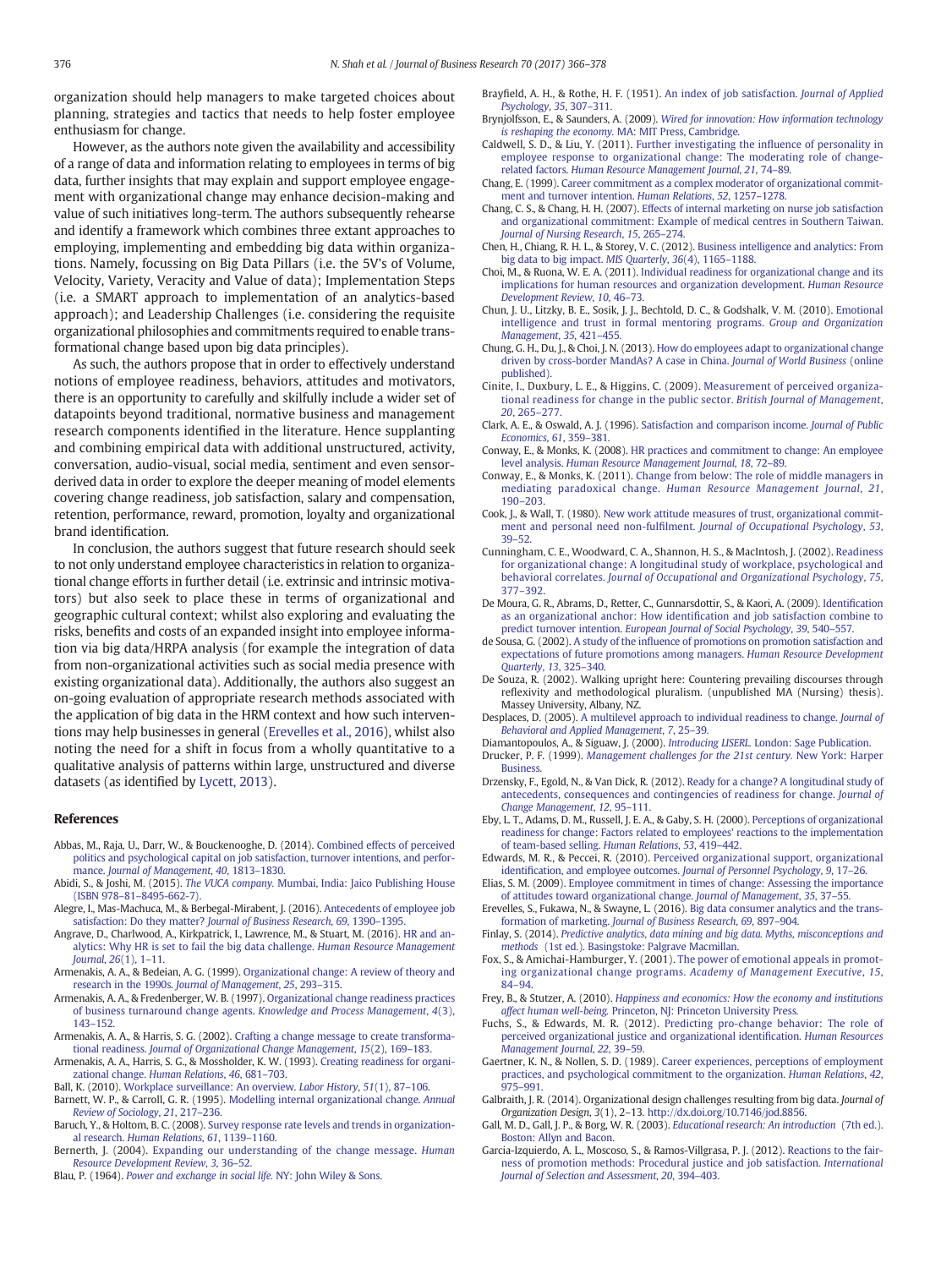- <span id="page-11-0"></span>Greenhalgh, T., Robert, G., Macfarlane, F., Bate, P., & Kyriakidou, O. (2004). [Diffusion of in](http://refhub.elsevier.com/S0148-2963(16)30497-0/rf0220)[novations in service organizations: Systematic review and recommendations.](http://refhub.elsevier.com/S0148-2963(16)30497-0/rf0220) [Milbank Quarterly](http://refhub.elsevier.com/S0148-2963(16)30497-0/rf0220), 82, 581–629.
- Hair, J. F., Black, W. C., Jr., Babin, B. J., Anderson, R. E., & Tatham, R. L. (2006). [Multivariate](http://refhub.elsevier.com/S0148-2963(16)30497-0/rf0225) data analysis. [USA: PEARSON Prentice Hall.](http://refhub.elsevier.com/S0148-2963(16)30497-0/rf0225)
- Halepota, J. A., & Shah, N. (2011). [An empirical investigation of organizational antecedents](http://refhub.elsevier.com/S0148-2963(16)30497-0/rf0230) [of employee job satisfaction in a developing country.](http://refhub.elsevier.com/S0148-2963(16)30497-0/rf0230) Transforming Government: [People Process and Policy](http://refhub.elsevier.com/S0148-2963(16)30497-0/rf0230), 5, 280–294.
- Hanpachern, C., Morgan, G. A., & Griego, O. V. (1998). [An extension of the theory of mar](http://refhub.elsevier.com/S0148-2963(16)30497-0/rf0235)[gin: A framework for assessing readiness for change.](http://refhub.elsevier.com/S0148-2963(16)30497-0/rf0235) Human Resource Development [Quarterly](http://refhub.elsevier.com/S0148-2963(16)30497-0/rf0235), 9, 339–350.
- Hartmann, N. N., Rutherford, B. N., Feinberg, R., & Anderson, J. G. (2014). [Antecedents of](http://refhub.elsevier.com/S0148-2963(16)30497-0/rf0240) [mentoring: Do multi-faceted job satisfaction and affective organizational commit-](http://refhub.elsevier.com/S0148-2963(16)30497-0/rf0240)ment matter? [Journal of Business Research](http://refhub.elsevier.com/S0148-2963(16)30497-0/rf0240), 67, 2039–2044.
- Heckmann, N., Steger, T., & Dowling, M. (2015). [Organizational capacity for change,](http://refhub.elsevier.com/S0148-2963(16)30497-0/rf0245) [change experience, and change project performance.](http://refhub.elsevier.com/S0148-2963(16)30497-0/rf0245) Journal of Business Research, 69[, 777](http://refhub.elsevier.com/S0148-2963(16)30497-0/rf0245)–784.
- Herscovitch, L., & Meyer, J. P. (2002). [Commitment to organizational change: Extension of](http://refhub.elsevier.com/S0148-2963(16)30497-0/rf0250) a three-component model. [Journal of Applied Psychology](http://refhub.elsevier.com/S0148-2963(16)30497-0/rf0250), 87, 474–487.
- Holt, D. T., Armenakis, A. A., Feild, H. S., & Harris, S. G. (2007). [Readiness for organizational](http://refhub.elsevier.com/S0148-2963(16)30497-0/rf0255) [change: The systematic development of a scale.](http://refhub.elsevier.com/S0148-2963(16)30497-0/rf0255) Journal of Applied Behavioral Science, 43[, 232](http://refhub.elsevier.com/S0148-2963(16)30497-0/rf0255)–255.
- Huy, Q. N. (2002). [Emotional balancing of organizational continuity and radical](http://refhub.elsevier.com/S0148-2963(16)30497-0/rf0260) [change: The contribution of middle managers.](http://refhub.elsevier.com/S0148-2963(16)30497-0/rf0260) Administrative Science Quarterly, 47[, 31](http://refhub.elsevier.com/S0148-2963(16)30497-0/rf0260)–69.
- Ilgen, D. R., & Pulakos, E. D. (1999). [Employee performance in today's organizations. In D.](http://refhub.elsevier.com/S0148-2963(16)30497-0/rf0265) R., & E. D. (Eds.), [The changing nature of performance: Implications for staf](http://refhub.elsevier.com/S0148-2963(16)30497-0/rf0265)fing, motivation, and development (pp. 1–[18\). San Francisco: Jossey-Bass.](http://refhub.elsevier.com/S0148-2963(16)30497-0/rf0265)
- Irani, Z., Sharif, A. M., Kamal, M. M., & Love, P. E. D. (2014). [Visualising a knowledge](http://refhub.elsevier.com/S0148-2963(16)30497-0/rf0270) [mapping of information systems evaluation.](http://refhub.elsevier.com/S0148-2963(16)30497-0/rf0270) Expert Systems with Applications, 41(1), 105–[125.](http://refhub.elsevier.com/S0148-2963(16)30497-0/rf0270)
- Judge, T. A., Cable, D. M., Boudreau, J. W., & Bretz, R. D., Jr. (1995). [An empirical investiga](http://refhub.elsevier.com/S0148-2963(16)30497-0/rf4000)[tion of the predictors of executive career successes.](http://refhub.elsevier.com/S0148-2963(16)30497-0/rf4000) Personnel Psychology, 48, 485–[519.](http://refhub.elsevier.com/S0148-2963(16)30497-0/rf4000)
- Katsaros, K. K., Tsirikas, A. N., & Bani, N. S. (2014). [Exploring employees' perceptions,](http://refhub.elsevier.com/S0148-2963(16)30497-0/rf0280) [job-related attitudes and characteristics during a planned organizational](http://refhub.elsevier.com/S0148-2963(16)30497-0/rf0280) change. [International Journal of Business Science and Applied Management](http://refhub.elsevier.com/S0148-2963(16)30497-0/rf0280), 9(1), 36–[50.](http://refhub.elsevier.com/S0148-2963(16)30497-0/rf0280)
- Khowaja, K., Marchant, R. J., & Hirani, D. (2005). [Registered nurses perception of work](http://refhub.elsevier.com/S0148-2963(16)30497-0/rf0285) [satisfaction at a tertiary care university hospital.](http://refhub.elsevier.com/S0148-2963(16)30497-0/rf0285) Journal of Nursing Management, 13, 32–[42.](http://refhub.elsevier.com/S0148-2963(16)30497-0/rf0285)
- Kim, W. C., & Mauborgne, R. (1998). [Procedural justice, strategic decision making, and the](http://refhub.elsevier.com/S0148-2963(16)30497-0/rf0290) knowledge economy. [Strategic Management Journal](http://refhub.elsevier.com/S0148-2963(16)30497-0/rf0290), 19, 323–338.
- Kline, R. B. (1998). [Principles and practices of structural equation modelling.](http://refhub.elsevier.com/S0148-2963(16)30497-0/rf0295) New York: [Guilford Press.](http://refhub.elsevier.com/S0148-2963(16)30497-0/rf0295)
- Konovsky, M. A., & Cropanzano, R. (1991). [Perceived fairness of employee drug testing as](http://refhub.elsevier.com/S0148-2963(16)30497-0/rf0300) [a predictor of employee attitudes and job performance.](http://refhub.elsevier.com/S0148-2963(16)30497-0/rf0300) Journal of Applied Psychology, 76[, 698](http://refhub.elsevier.com/S0148-2963(16)30497-0/rf0300)–707.
- Kosteas, V. D. (2011). [Job satisfaction and promotions.](http://refhub.elsevier.com/S0148-2963(16)30497-0/rf0305) Industrial Relations, 50, 174–194.
- Laney, D., LeHong, H., & Lapkin, A. (2013). What big data means for business. Financial Times. (Accessed November 15, 2013) [http://www.ft.com/intl/cms/s/0/b1dec7f4](http://www.ft.com/intl/cms/s/0/b1dec7f4-b686-11e2-93ba-00144feabdc0.html#axzz2gBZKTk4m) [b686-11e2-93ba-00144feabdc0.html#axzz2gBZKTk4m](http://www.ft.com/intl/cms/s/0/b1dec7f4-b686-11e2-93ba-00144feabdc0.html#axzz2gBZKTk4m)
- Lehman, W. E. K., Greener, J. M., & Simpson, D. (2002). [Assessing organizational readiness](http://refhub.elsevier.com/S0148-2963(16)30497-0/rf5000) for change. [Journal of Substance Abuse Treatment](http://refhub.elsevier.com/S0148-2963(16)30497-0/rf5000), 22, 197–209.
- Lycett, M. (2013). 'Datafication'[: Making sense of \(big\) data in a complex world.](http://refhub.elsevier.com/S0148-2963(16)30497-0/rf0315) European [Journal of Information Systems](http://refhub.elsevier.com/S0148-2963(16)30497-0/rf0315), 22(4), 381–386.
- Madsen, S. R. (2003). [Wellness in the workplace: Preparing employees for change.](http://refhub.elsevier.com/S0148-2963(16)30497-0/rf6000) [Organization Development Journal](http://refhub.elsevier.com/S0148-2963(16)30497-0/rf6000), 21, 46–55.
- Madsen, S. R., Miller, D., & John, C. R. (2005). [Readiness for organizational change: Do](http://refhub.elsevier.com/S0148-2963(16)30497-0/rf0320) [organizational commitment and social relationships in the workplace make a](http://refhub.elsevier.com/S0148-2963(16)30497-0/rf0320) difference? [Human Resource Development Quarterly](http://refhub.elsevier.com/S0148-2963(16)30497-0/rf0320), 16, 213–233.
- Manyika, J., Chui, M., Brown, B., Bughin, J., Dobbs, R., Roxburgh, C., & Byers, H. A. (2011). [Big data: The next frontier for innovation, competition, and productivity.](http://refhub.elsevier.com/S0148-2963(16)30497-0/rf0325) San Francisco, [CA: McKinsey Global Institute.](http://refhub.elsevier.com/S0148-2963(16)30497-0/rf0325)
- Mathieu, J. E., & Taylor, S. R. (2006). Clarifying conditions and decision points for mediational type inferences in organizational behavior. Journal of Organizational Behavior, 27, 1031–1056. http://dx.doi.org/[10.1002/job.406](http://dx.doi.org/10.1002/job.406).
- Marr, B. (2015). Big data. [UK: John Wiley and Sons.](http://refhub.elsevier.com/S0148-2963(16)30497-0/rf0330)
- Mathews, B. P., & Shepherd, J. L. (2002). [Dimensionality of Cook and Wall's \(1980\)](http://refhub.elsevier.com/S0148-2963(16)30497-0/rf0335) [British Organizational Commitment Scale revisited.](http://refhub.elsevier.com/S0148-2963(16)30497-0/rf0335) Journal of Occupational and [Organizational Psychology](http://refhub.elsevier.com/S0148-2963(16)30497-0/rf0335), 75, 369–375.
- McAfee, A., & Brynjolfsson, E. (2012). [Big data: The management revolution.](http://refhub.elsevier.com/S0148-2963(16)30497-0/rf0340) Harvard [Business Review](http://refhub.elsevier.com/S0148-2963(16)30497-0/rf0340), 90(10), 60–68.
- McNabb, D. E., & Sepic, F. T. (1995). [Culture, climate, and total quality management: Measur-](http://refhub.elsevier.com/S0148-2963(16)30497-0/rf8000)ing readiness for change. [Public Productivity & Management Review](http://refhub.elsevier.com/S0148-2963(16)30497-0/rf8000), 18(4), 369-385.
- Metle, M. (2001). [Education, job satisfaction and gender in Kuwait.](http://refhub.elsevier.com/S0148-2963(16)30497-0/rf0345) International Journal of [Human Resource Management](http://refhub.elsevier.com/S0148-2963(16)30497-0/rf0345), 12, 311–332.
- Meyer, J. P., Allen, N. J., & Smith, C. A. (1993). [Commitment to organizations and occupa](http://refhub.elsevier.com/S0148-2963(16)30497-0/rf0350)[tions: Extension and test of a three-component conceptualization.](http://refhub.elsevier.com/S0148-2963(16)30497-0/rf0350) Journal of Applied [Psychology](http://refhub.elsevier.com/S0148-2963(16)30497-0/rf0350), 78, 538–551.
- Miller, D., Madsen, S. R., & John, C. R. (2006). [Readiness for change: Implications on em](http://refhub.elsevier.com/S0148-2963(16)30497-0/rf0355)[ployees' relationship with management, job knowledge and skills, and job Demands'.](http://refhub.elsevier.com/S0148-2963(16)30497-0/rf0355) [Journal of Applied Management and Entrepreneurship](http://refhub.elsevier.com/S0148-2963(16)30497-0/rf0355), 11, 3–16.
- Miller, B. K., Rutherford, M. A., & Kolodinsky, R. W. (2008). [Perceptions of organiza](http://refhub.elsevier.com/S0148-2963(16)30497-0/rf0360)[tional politics: A meta-analysis of outcomes.](http://refhub.elsevier.com/S0148-2963(16)30497-0/rf0360) Journal of Business and Psychology, 22[, 209](http://refhub.elsevier.com/S0148-2963(16)30497-0/rf0360)–222.
- Mishra, S. J., Lama, D. R., & Pal, Y. (2016). [Human Resource Predictive Analytics \(HRPA\) for](http://refhub.elsevier.com/S0148-2963(16)30497-0/rf0365) [HR management in organisations.](http://refhub.elsevier.com/S0148-2963(16)30497-0/rf0365) International Journal of Scientific and Technology Research, 5(5), 33–[35 \(ISSN 2277](http://refhub.elsevier.com/S0148-2963(16)30497-0/rf0365)–8616).
- Mohamed, A. F., Singh, S., Irani, Z., & Darwish, T. K. (2013). [An analysis of recruitment,](http://refhub.elsevier.com/S0148-2963(16)30497-0/rf0370) [training and retention practices in domestic and multinational enterprises in the](http://refhub.elsevier.com/S0148-2963(16)30497-0/rf0370) country of Brunei Darussalam. [International Journal of Human Resource Management](http://refhub.elsevier.com/S0148-2963(16)30497-0/rf0370),  $24(10)$ , 2054–2081.
- Morgan, D. E., & Zeffane, R. (2003). [Employee involvement, organizational change and](http://refhub.elsevier.com/S0148-2963(16)30497-0/rf0375) trust in management. [International Journal of Human Resources Management](http://refhub.elsevier.com/S0148-2963(16)30497-0/rf0375), 14, 55–[75.](http://refhub.elsevier.com/S0148-2963(16)30497-0/rf0375)
- Mottaz, C. J. (1988). [Determinants of organizational commitment.](http://refhub.elsevier.com/S0148-2963(16)30497-0/rf0380) Human Relations, 41, 467–[482.](http://refhub.elsevier.com/S0148-2963(16)30497-0/rf0380)
- Mullins, L. J. (1999). [Management and organizational behavior.](http://refhub.elsevier.com/S0148-2963(16)30497-0/rf0385) London: Financial Times [Pitman Publishing.](http://refhub.elsevier.com/S0148-2963(16)30497-0/rf0385)
- Neves, P. (2009). [Readiness for change: Contributions for employee's level of individual](http://refhub.elsevier.com/S0148-2963(16)30497-0/rf0390) [change and turnover intentions.](http://refhub.elsevier.com/S0148-2963(16)30497-0/rf0390) Journal of Change Management, 9, 215–231.
- Oliver, N. (1990). [Rewards, investments, alternatives and organizational commitment:](http://refhub.elsevier.com/S0148-2963(16)30497-0/rf0395) [Empirical evidence and theoretical development.](http://refhub.elsevier.com/S0148-2963(16)30497-0/rf0395) Journal of Occupational Psychology, 63[, 19](http://refhub.elsevier.com/S0148-2963(16)30497-0/rf0395)–31.
- Organ, D. W. (1988). [Organizational citizenship behavior: The good soldier syndrome.](http://refhub.elsevier.com/S0148-2963(16)30497-0/rf0400) [Lexington: Lexington Books.](http://refhub.elsevier.com/S0148-2963(16)30497-0/rf0400)
- Penley, L. E., & Gould, S. (1988). [Etzioni's model of organizational involvement: A perspec](http://refhub.elsevier.com/S0148-2963(16)30497-0/rf0410)[tive for understanding commitment to organizations.](http://refhub.elsevier.com/S0148-2963(16)30497-0/rf0410) Journal of Organizational [Behavior](http://refhub.elsevier.com/S0148-2963(16)30497-0/rf0410), 9, 43–59.
- Podsakoff, P. M., & Organ, D. W. (1986). [Self-reports in organizational research: Problems](http://refhub.elsevier.com/S0148-2963(16)30497-0/rf0415) and prospects. [Journal of Management](http://refhub.elsevier.com/S0148-2963(16)30497-0/rf0415), 12, 531–544.
- Poon, J. M. L. (2004). [Career commitment and career success: Moderating role of emotion](http://refhub.elsevier.com/S0148-2963(16)30497-0/rf0420) perception. [Career Development International](http://refhub.elsevier.com/S0148-2963(16)30497-0/rf0420), 9, 374–390.
- Porras, J. I., & Robertson, P. J. (1992). [Organizational development: Theory, practice, and](http://refhub.elsevier.com/S0148-2963(16)30497-0/rf0425) research. In M. D., & L. M. (Eds.), [Handbook of industrial and organizational psychology](http://refhub.elsevier.com/S0148-2963(16)30497-0/rf0425) (2nd ed.)Vol. 3. (pp. 719–[822\). Palo Alto, CA: Consulting Psychologists Press.](http://refhub.elsevier.com/S0148-2963(16)30497-0/rf0425)
- Price, J. L., & Mueller, C. W. (1986). [Absenteeism and turnover of hospital employees.](http://refhub.elsevier.com/S0148-2963(16)30497-0/rf0430) [Greenwich, CT: JAL.](http://refhub.elsevier.com/S0148-2963(16)30497-0/rf0430)
- Rafferty, A. E., & Simons, R. H. (2006). [An examination of the antecedents of readiness for](http://refhub.elsevier.com/S0148-2963(16)30497-0/rf0435) fi[ne-tuning and corporate transformation changes.](http://refhub.elsevier.com/S0148-2963(16)30497-0/rf0435) Journal of Business and Psychology, 20[, 325](http://refhub.elsevier.com/S0148-2963(16)30497-0/rf0435)–350.
- Rafferty, A. E., Jimmieson, & Armenakis, A. A. (2013). [Change readines: A multilevel](http://refhub.elsevier.com/S0148-2963(16)30497-0/rf0440) review. [Journal of Management](http://refhub.elsevier.com/S0148-2963(16)30497-0/rf0440), 39, 110–135.
- Rai, S. N., Shaikh, Z., & Naik, S. (2015). [Big data and HR analytics: Facilitating hard answers](http://refhub.elsevier.com/S0148-2963(16)30497-0/rf0445) to hard questions. [ASM's International E-Journal on Ongoing Research in Management](http://refhub.elsevier.com/S0148-2963(16)30497-0/rf0445) and IT, 337–[345 \(ISSN-2320-0065\).](http://refhub.elsevier.com/S0148-2963(16)30497-0/rf0445)
- Raineri, A. B. (2011). [Change management practices: Impact on perceived change results.](http://refhub.elsevier.com/S0148-2963(16)30497-0/rf0450) [Journal of Business Research](http://refhub.elsevier.com/S0148-2963(16)30497-0/rf0450), 64, 266–272.
- Randall, M. L., Cropanzano, R., Bormann, C. A., & Birjulin, A. (1999). [Organizational](http://refhub.elsevier.com/S0148-2963(16)30497-0/rf0455) [politics and organizational support as predictors of work attitudes, job perfor](http://refhub.elsevier.com/S0148-2963(16)30497-0/rf0455)[mance, and organizational citizenship behavior.](http://refhub.elsevier.com/S0148-2963(16)30497-0/rf0455) Journal of Organizational [Behavior](http://refhub.elsevier.com/S0148-2963(16)30497-0/rf0455), 20, 159–179.
- Rayton, B. A., & Yalabik, Z. Y. (2014). [Work engagement, psychological contract breach](http://refhub.elsevier.com/S0148-2963(16)30497-0/rf0460) and job satisfaction. [International Journal of Human Resources Management](http://refhub.elsevier.com/S0148-2963(16)30497-0/rf0460), 25, 2382–[2400.](http://refhub.elsevier.com/S0148-2963(16)30497-0/rf0460)
- Schreurs, B., Guenter, H., van Emmerik, I. J. H., Notelaers, G., & Schumacher, D. (2015). [Pay](http://refhub.elsevier.com/S0148-2963(16)30497-0/rf0465) [level satisfaction and employee outcomes: The moderating effect of autonomy and](http://refhub.elsevier.com/S0148-2963(16)30497-0/rf0465) support climates. [The International Journal of Human Resource Management](http://refhub.elsevier.com/S0148-2963(16)30497-0/rf0465), 26, 1523–[1546.](http://refhub.elsevier.com/S0148-2963(16)30497-0/rf0465)
- Schroeck, M., Shockley, R., Smart, J., Romero-Morales, D., & Tufano, P. (2012). Analytics: The realworld use of big data. Accessed November 15, 2013 [http://www935.ibm.](http://www935.ibm.com/services/us/gbs/thoughtleadership/ibv-big-data-at-work.html) [com/services/us/gbs/thoughtleadership/ibv-big-data-at-work.html](http://www935.ibm.com/services/us/gbs/thoughtleadership/ibv-big-data-at-work.html)
- Shah, N. (2011). [A study of the relationship between organizational justice and](http://refhub.elsevier.com/S0148-2963(16)30497-0/rf0475) employee readiness for change. [Journal of Enterprise Information Management](http://refhub.elsevier.com/S0148-2963(16)30497-0/rf0475), 24[, 224](http://refhub.elsevier.com/S0148-2963(16)30497-0/rf0475)–236.
- Shah, N., & Irani, Z. (2012). [Investigating employee attitudes and beliefs using commitment](http://refhub.elsevier.com/S0148-2963(16)30497-0/rf0480) and situational factors. [International Journal of Logistics System and Management](http://refhub.elsevier.com/S0148-2963(16)30497-0/rf0480), 11, 198–[212.](http://refhub.elsevier.com/S0148-2963(16)30497-0/rf0480)
- Shah, N., & Shah, S. G. S. (2010). [Relationships between employee readiness for organiza](http://refhub.elsevier.com/S0148-2963(16)30497-0/rf0485)[tional change, supervisor and peer relations and demography.](http://refhub.elsevier.com/S0148-2963(16)30497-0/rf0485) Journal of Enterprise [Information Management](http://refhub.elsevier.com/S0148-2963(16)30497-0/rf0485), 3, 640–652.
- Sharif, A. M., & Irani, Z. (2006). [Exploring fuzzy cognitive mapping for IS evaluation.](http://refhub.elsevier.com/S0148-2963(16)30497-0/rf0490) [European Journal of Operational Research](http://refhub.elsevier.com/S0148-2963(16)30497-0/rf0490), 173(3), 1175–1187.
- Shields, M. A., & Ward, M. (2001). [Improving nurse retention in the National Health](http://refhub.elsevier.com/S0148-2963(16)30497-0/rf0495) [Service in England: The impact of job satisfaction on intention to quit.](http://refhub.elsevier.com/S0148-2963(16)30497-0/rf0495) Journal of [Health Economics](http://refhub.elsevier.com/S0148-2963(16)30497-0/rf0495), 20, 677–701.
- Smith, I. (2005). [Achieving readiness for organizational change.](http://refhub.elsevier.com/S0148-2963(16)30497-0/rf0500) Library Management, 26, 408–[412.](http://refhub.elsevier.com/S0148-2963(16)30497-0/rf0500)
- Sourdif, J. (2004). [Predictors of nurses' intent to stay at work in a university health centre.](http://refhub.elsevier.com/S0148-2963(16)30497-0/rf0505) [Nursing and Health Sciences](http://refhub.elsevier.com/S0148-2963(16)30497-0/rf0505), 6, 59–68.
- Spector, P. E. (1997). [Job satisfaction: Application, assessment, causes and consequences.](http://refhub.elsevier.com/S0148-2963(16)30497-0/rf0510) [Thousand Oaks, CA: SAGE Publications, INC.](http://refhub.elsevier.com/S0148-2963(16)30497-0/rf0510)
- Sturdy, A., & Grey, C. (2003). [Beneath and beyond organizational change management:](http://refhub.elsevier.com/S0148-2963(16)30497-0/rf0515) [Exploring alternatives.](http://refhub.elsevier.com/S0148-2963(16)30497-0/rf0515) Organization, 10, 651–662.
- Susanto, A. B. (2008). [Organizational readiness for change: A case study on change read](http://refhub.elsevier.com/S0148-2963(16)30497-0/rf0520)[iness in a manufacturing company in Indonesia.](http://refhub.elsevier.com/S0148-2963(16)30497-0/rf0520) International Journal of Management [Perspectives](http://refhub.elsevier.com/S0148-2963(16)30497-0/rf0520), 2, 50–61.
- Tabachnick, B. G., & Fidell, L. S. (2007). [Using multivariate statistics.](http://refhub.elsevier.com/S0148-2963(16)30497-0/rf0525) Upper Saddle River, NJ: [Pearson International.](http://refhub.elsevier.com/S0148-2963(16)30497-0/rf0525)
- Tetenbaum, T. J. (1998). [Shifting paradigms: From Newton to chaos.](http://refhub.elsevier.com/S0148-2963(16)30497-0/rf0530) Organizational [Dynamics](http://refhub.elsevier.com/S0148-2963(16)30497-0/rf0530), 26, 21–32.